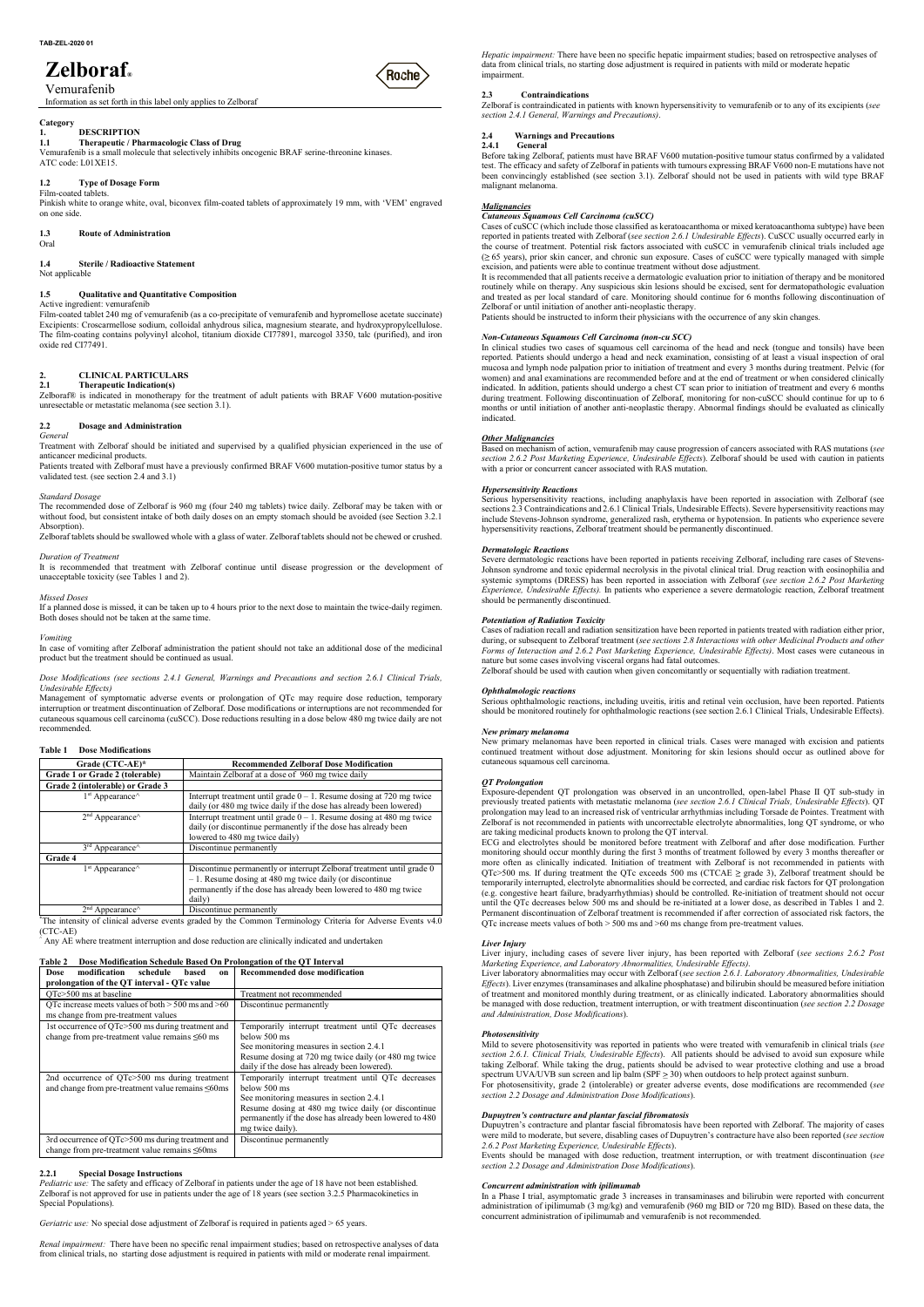### **Pancreatitis**

### Effects of vemurafenib on other medicinal products

### Effect of other medicinal products on vemurafenib

### Laboratory Abnormalities

### Creatinine

### Labor and delivery

Table 3 below summarizes the ADRs occurring in patients with melanoma and the frequency categories given are<br>the highest incidence seen in any of the major clinical trials. Adverse drug reactions are listed by MedDRA syst the highest incidence seen in any of the major clinical trials. Adverse drug reactions are listed by MedDRA system Table 3 below summarizes the ADRs occurring in patients with melanoma and the frequency categories given are<br>the highest incidence seen in any of the major clinical trials. Adverse drug reactions are listed by MedDRA syst convention: very common ( $\geq$ 1/10); common ( $\geq$ 1/100 to <1/10); uncommon ( $\geq$ 1/1,000 to <1/100); rare ( $\geq$ 1/10,000 to <1/1,000); very rare (<1/10,000).

risk to the feuture<br>
risk to the feuture studies of Zelboraf in pregnant women have been performed, however, placental transfer<br>
No clinical studies of Zelboraf in pregnant women. Newturafemible coality, when<br>the administe No adjustment to the starting dose is needed for patients with pre-existing mild and moderate renal impairment. In the population pharmacokinetic analysis using data from clinical trials in patients with metastatic melanoma, preexisting mild and moderate renal impairment did not influence the apparent clearance of vemurafenib. Clinical and pharmacokinetic data from one patient with pre-existing severe renal impairment are available from clinical trials, and based on the limited data, the potential need for starting dose adjustment cannot be determined. Vemurafenib should be used with caution in patients with pre-existing severe renal impairment. **2.5.3 Lactation**<br>
2.5.3 Lactation<br>
It is not known whether Zelboraf is exercted in luman breast milk. A risk to newborns/infants cannot be excluded<br>
A decision must be made whether to discontinue breast-feeding or discon It is not known whether Zelborna is excreted in human breast milit. A risk to newborns funisher and be excluded.<br>
A decision must be made whether to discontinue beast-feeding or discontinue Zelbornf after considering the **2.5.5 Ceriatric Use**<br>
Ninex/Shore-Shore (1386 paintens (28%) with unresectable or metastatic melanoma treated with venuratenib in the Ninex+Shore in Shore-Mark (1686 paintens (2.65 years) may be more likely to experience 2.5.5 Ceriarite Use<br>
Usinces-Corenal Case (28%) with unresectable or metastatic melanoma treated with venuratent) in the III study were 265 years. Elderly paired is 65 years) may be more likely to experience adverse coent Pharmacokinetics in Special Propulations).<br>
Les Gender<br>
1.6 Carolier de Meridian (se secteurs reported more frequently in females than males were rash, arthmigia and photosensitivity<br>
(les section 3.2.5 Pharmacokinetics i

|                                                                                                                                                                                                                                                                                                                                                                                                                                                                                                                                                              | Table 3 Summary of adverse reactions*occuring in patients with unresectable or metastatic melanoma                                                                                                                                                                                                                                                  |                             |                            |                                                |                          |                            |
|--------------------------------------------------------------------------------------------------------------------------------------------------------------------------------------------------------------------------------------------------------------------------------------------------------------------------------------------------------------------------------------------------------------------------------------------------------------------------------------------------------------------------------------------------------------|-----------------------------------------------------------------------------------------------------------------------------------------------------------------------------------------------------------------------------------------------------------------------------------------------------------------------------------------------------|-----------------------------|----------------------------|------------------------------------------------|--------------------------|----------------------------|
| Vemurafenib is a moderate CYP1A2 inhibitor and a CYP3A4 inducer. Vemurafenib may increase the plasma<br>exposure of medicinal products predominantly metabolised by CYP1A2 and decrease the plasma exposure of<br>medicines predominantly metabolised by CYP3A4. Concomitant use of vemurafenib with agents metabolized by<br>CYP1A2 and CYP3A4 with narrow therapeutic windows is not recommended. Dose reduction of the concomitant<br>CYP1A2 substrate drug may be considered, if clinically indicated (see section 2.8 Interactions with other Medicinal | treated with Zelboraf in clinical trials<br><b>ADRs</b>                                                                                                                                                                                                                                                                                             | Treatment-Naive<br>Patients |                            | Patients who<br>Failed at least<br>One Prior   |                          | <b>Frequency category</b>  |
| Products and other Forms of Interaction).<br>Exercise caution and consider additional INR (International Normalised Ratio) monitoring when vemurafenib is<br>used concomitantly with warfarin (see section 2.8 Interactions with other Medicinal Products and other Forms of<br>Interaction).                                                                                                                                                                                                                                                                |                                                                                                                                                                                                                                                                                                                                                     | $n = 336$<br>All<br>Grades  | Grade<br>$\mathbf{3}$      | Systemic Therapy<br>$n = 132$<br>All<br>Grades | Grade<br>$\mathbf{3}$    |                            |
| Vemurafenib is an inhibitor of the efflux transporters P-glycoprotein (P-gp). Vemurafenib may increase the plasma<br>exposure of medicinal products that are P-gp substrates. Caution should be exercised when dosing vemurafenib<br>concurrently with P-gp substrates. Dose reduction of the concomitant P-gp substrate drug may be considered, if                                                                                                                                                                                                          | Skin and subcutaneous tissue disorders<br>Rash                                                                                                                                                                                                                                                                                                      | (%)<br>43                   | (%)<br>-9                  | (%)<br>55                                      | (%)<br>-8                | Very Common                |
| clinically indicated (see section 2.8 Interactions with other Medicinal Products and other Forms of Interaction).                                                                                                                                                                                                                                                                                                                                                                                                                                            | Photosensitivity reaction<br>Alopecia                                                                                                                                                                                                                                                                                                               | 40<br>48                    | $\overline{4}$<br>$\leq$ 1 | 54<br>40                                       | $\overline{4}$<br>$\sim$ | Very Common<br>Very Common |
| Effect of other medicinal products on vemurafenib<br>As vemurafenib is a substrate of CYP3A4, the concomitant administration of strong CYP3A4 inhibitors or inducers                                                                                                                                                                                                                                                                                                                                                                                         | Pruritus                                                                                                                                                                                                                                                                                                                                            | 26                          |                            | 33                                             | 2                        | Very Common                |
| may alter vemurafenib concentrations. Caution should be used when administering vemurafenib with strong<br>CYP3A4 inhibitors and inducers (see section 2.8 Interactions with other Medicinal Products and other Forms of                                                                                                                                                                                                                                                                                                                                     | Hyperkeratosis<br>Rash maculo-papular                                                                                                                                                                                                                                                                                                               | 29<br>10                    | 2<br>$\overline{3}$        | 31<br>21                                       | $\sim$ $-$<br>6          | Very Common<br>Very Common |
| Interaction). Dose reduction of vemurafenib may be considered during coadministration with a strong CYP3A4<br>inhibitor, if clinically indicated (see section 2.2 Dosage and Administration, Dose Modifications).                                                                                                                                                                                                                                                                                                                                            | Actinic keratosis<br>Dry skin                                                                                                                                                                                                                                                                                                                       | 13<br>24                    | $\sim$<br>$\sim$           | 20<br>21                                       | $\sim$<br>$\sim$         | Very Common<br>Very Common |
| <b>Laboratory Abnormalities</b>                                                                                                                                                                                                                                                                                                                                                                                                                                                                                                                              | Erythema<br>Palmar-plantar erythrodysaesthesia                                                                                                                                                                                                                                                                                                      | 18<br>10                    | $\leq$ 1                   | 11<br>11                                       | $\sim$<br>2              | Very Common<br>Very Common |
| Creatinine<br>Creatinine increases mostly cases of mild (> 1-1.5 x ULN) to moderate (> 1.5 – 3 x ULN) and mostly reversible in                                                                                                                                                                                                                                                                                                                                                                                                                               | syndrome<br>Keratosis pilaris                                                                                                                                                                                                                                                                                                                       | 10                          | $\leq$ 1                   | 10                                             | $\sim$                   | Very Common                |
| nature have been reported. See sections 2.6.1. and 2.6.2. Laboratory Abnormalities, Undesirable Effects.<br>Serum creatinine should be measured before initiation of treatment and periodically monitored during treatment as                                                                                                                                                                                                                                                                                                                                | Rash papular<br>Panniculitis                                                                                                                                                                                                                                                                                                                        | - 5<br>$\leq$ 1             | $\leq$ 1<br>$\sim$         | $\mathcal{L}$                                  | $\sim$<br>$\sim$         | Common                     |
| clinically indicated. For recommended dose modifications, see section 2.2 Dosage and Administration, Table 1.                                                                                                                                                                                                                                                                                                                                                                                                                                                | Ervthema nodosum                                                                                                                                                                                                                                                                                                                                    | 2                           | $\leq$ 1                   | $\mathcal{R}$                                  | $\sim$                   | Common<br>Common           |
| 2.4.2 Ability to Drive and Use Machines                                                                                                                                                                                                                                                                                                                                                                                                                                                                                                                      | Stevens-Johnson syndrome<br>Toxic epidermal necrolysis                                                                                                                                                                                                                                                                                              | $\leq$ 1<br>$\leq$ 1        | $\leq$ 1<br><1             |                                                | $\sim$<br>$\sim$         | Uncommon<br>Uncommon       |
| No studies on the effects of Zelboraf on the ability to drive or operate machinery have been performed.<br>Zelboraf may have a minor influence on the ability to drive and use machines. Fatigue, dizziness and eye problems                                                                                                                                                                                                                                                                                                                                 | Musculoskeletal and connective tissue<br>disorders                                                                                                                                                                                                                                                                                                  |                             |                            |                                                |                          |                            |
| may occur during treatment with Zelboraf (see sections 2.4.1 General, Warnings and Precautions and section 2.6<br>Undesirable Effects).                                                                                                                                                                                                                                                                                                                                                                                                                      | Arthralgia<br>Myalgia                                                                                                                                                                                                                                                                                                                               | 56<br>15                    | 6                          | 70<br>27                                       | 9<br>2                   | Very Common<br>Verv Common |
| 2.5<br>Use in Special Populations                                                                                                                                                                                                                                                                                                                                                                                                                                                                                                                            | Pain in extremity                                                                                                                                                                                                                                                                                                                                   | 23                          | $\leq$ 1                   | 11                                             | $\sim$                   | Very Common                |
| 2.5.1 Females and Males of Reproductive Potential                                                                                                                                                                                                                                                                                                                                                                                                                                                                                                            | Musculoskeletal pain<br>Back pain                                                                                                                                                                                                                                                                                                                   | 13<br>16                    | $\leq$ 1<br>$\leq$ 1       | 12<br>13                                       | $\sim$<br>$\leq$ 1       | Very Common<br>Very Common |
| Fertility<br>No nonclinical fertility studies have been conducted (see section 3.3.3 Impairment of Fertility). No histopathological                                                                                                                                                                                                                                                                                                                                                                                                                          | Arthritis<br>Dupuytren's contracture                                                                                                                                                                                                                                                                                                                | $\overline{4}$<br>$\leq$ 1  | $\leq$ 1<br>$\leq$ 1       | 11<br>$\leq$ 1                                 | 2<br>$\sim$              | Very Common<br>Uncommon    |
| findings were noted in reproductive organs in males and females in repeat-dose toxicology studies (see section 3.3.4<br>Reproductive toxicity). In animal studies, vemurafenib was found to cross the placenta.                                                                                                                                                                                                                                                                                                                                              | General disorders and administration                                                                                                                                                                                                                                                                                                                |                             |                            |                                                |                          |                            |
| Contraception                                                                                                                                                                                                                                                                                                                                                                                                                                                                                                                                                | site conditions<br>Fatigue                                                                                                                                                                                                                                                                                                                          | 47                          | 3                          | 60                                             | $\overline{4}$           | Very Common                |
| Women of childbearing potential and men should use effective contraception while receiving Zelboraf therapy and<br>for at least 6 months after discontinuation of Zelboraf. Zelboraf might decrease the efficacy of hormonal                                                                                                                                                                                                                                                                                                                                 | Edema peripheral<br>Pyrexia                                                                                                                                                                                                                                                                                                                         | 15<br>22                    | $\leq$ 1<br>$\leq$ 1       | 27<br>20                                       | $\sim$<br>2              | Very Common<br>Very Common |
| contraceptives.                                                                                                                                                                                                                                                                                                                                                                                                                                                                                                                                              | Asthenia<br><b>Gastrointestinal disorders</b>                                                                                                                                                                                                                                                                                                       | 15                          | $\leq$ 1                   | 2                                              | $\sim$                   | Very Common                |
| 2.5.2 Pregnancy                                                                                                                                                                                                                                                                                                                                                                                                                                                                                                                                              | Nausea                                                                                                                                                                                                                                                                                                                                              | 39                          | 2                          | 45                                             | 3                        | Very Common                |
| Zelboraf is not recommended during pregnancy unless the potential benefits for the mother outweigh the potential<br>risk to the fetus.                                                                                                                                                                                                                                                                                                                                                                                                                       | Diarrhea<br>Vomiting                                                                                                                                                                                                                                                                                                                                | 37<br>22                    | 2<br>2                     | 32<br>33                                       | $\leq$ 1<br>2            | Very Common<br>Very Common |
| No clinical studies of Zelboraf in pregnant women have been performed, however, placental transfer of<br>vemurafenib to a fetus has been reported. Based on its mechanism of action, vemurafenib could cause fetal harm                                                                                                                                                                                                                                                                                                                                      | Constipation<br><b>Nervous system disorders</b>                                                                                                                                                                                                                                                                                                     | 16                          | $\leq$ 1                   | 18                                             | $\sim$                   | Very Common                |
| when administered to a pregnant woman. Vemurafenib revealed no evidence of teratogenicity in rat embryo/fetuses<br>in animal studies (see section 3.3.4 Reproductive toxicity).                                                                                                                                                                                                                                                                                                                                                                              | Headache                                                                                                                                                                                                                                                                                                                                            | 34                          | 2                          | 31                                             | $\leq$ 1                 | Very Common                |
| Labor and delivery                                                                                                                                                                                                                                                                                                                                                                                                                                                                                                                                           | Dysgeusia<br>Neuropathy peripheral                                                                                                                                                                                                                                                                                                                  | 16<br>4                     | $\sim$<br>$\sim$           | 11<br>11                                       | $\sim$<br>$\leq$ 1       | Very Common<br>Very Common |
| The safe use of vemurafenib during labor and delivery has not been established.                                                                                                                                                                                                                                                                                                                                                                                                                                                                              | Dizziness<br>VIIth nerve paralysis                                                                                                                                                                                                                                                                                                                  | 12<br>$\leq$ 1              | $\leq$ 1                   | 10<br>$\mathcal{R}$                            | $\sim$<br>$\leq$ 1       | Very Common<br>Common      |
| 2.5.3 Lactation                                                                                                                                                                                                                                                                                                                                                                                                                                                                                                                                              | Neoplasms benign, malignant and                                                                                                                                                                                                                                                                                                                     |                             |                            |                                                |                          |                            |
| It is not known whether Zelboraf is excreted in human breast milk. A risk to newborns/infants cannot be excluded.<br>A decision must be made whether to discontinue breast-feeding or discontinue Zelboraf after considering the                                                                                                                                                                                                                                                                                                                             | unspecified (incl. cysts and polyps)<br>Skin papilloma                                                                                                                                                                                                                                                                                              | 29                          | $\leq$ 1                   | 33                                             | $\sim$                   | Very Common                |
| benefits of breast-feeding for the child and the benefits of therapy for the mother.                                                                                                                                                                                                                                                                                                                                                                                                                                                                         | Squamous cell carcinoma of skin <sup>#</sup><br>Keratoacanthoma                                                                                                                                                                                                                                                                                     | 20<br>-11                   | 20<br>-11                  | 26<br>5                                        | 26<br>5                  | Very Common<br>Very Common |
| 2.5.4 Pediatric Use<br>The safety and efficacy of Zelboraf in pediatric patients under the age of 18 have not been established.                                                                                                                                                                                                                                                                                                                                                                                                                              | Seborrhoeic keratosis<br>Basal cell carcinoma                                                                                                                                                                                                                                                                                                       | 14<br>-3                    | $\leq$ 1<br>$\mathcal{R}$  | 15<br>8                                        | $\sim$<br>-8             | Very Common<br>Common      |
| 2.5.5 Geriatric Use                                                                                                                                                                                                                                                                                                                                                                                                                                                                                                                                          | Cardiac disorders                                                                                                                                                                                                                                                                                                                                   |                             |                            |                                                |                          |                            |
| Ninety-four of 336 patients (28%) with unresectable or metastatic melanoma treated with vemurafenib in the Phase                                                                                                                                                                                                                                                                                                                                                                                                                                             | Electrocardiogram QT interval prolonged<br><b>Eye disorders</b>                                                                                                                                                                                                                                                                                     | $\overline{4}$              |                            |                                                | $\sim$                   | Common                     |
| III study were $\geq 65$ years. Elderly patients ( $\geq 65$ years) may be more likely to experience adverse events, including<br>cuSCC, decreased appetite, and cardiac disorders. The effects of vemurafenib on overall survival, progression-free                                                                                                                                                                                                                                                                                                         | Retinal vein occlusion<br>Uveitis                                                                                                                                                                                                                                                                                                                   | $\sim$<br>-3                | $\sim$<br>$\leq$ 1         | $\leq$ 1<br>-5                                 | $\leq$ 1<br>$\sim$       | Uncommon<br>Common         |
| survival and best overall response rate were similar in the elderly and younger patients (see section 3.2.5)<br>Pharmacokinetics in Special Populations).                                                                                                                                                                                                                                                                                                                                                                                                    | Iridocyclitis                                                                                                                                                                                                                                                                                                                                       | <1                          |                            |                                                |                          | Common                     |
| 2.5.6 Gender                                                                                                                                                                                                                                                                                                                                                                                                                                                                                                                                                 | <b>Hepatobiliary disorders</b><br>GGT increased <sup>§§</sup>                                                                                                                                                                                                                                                                                       |                             |                            |                                                |                          | Very Common                |
| The grade 3 adverse events reported more frequently in females than males were rash, arthralgia and photosensitivity<br>(see section 3.2.5 Pharmacokinetics in Special Populations).                                                                                                                                                                                                                                                                                                                                                                         | <b>Metabolism and nutrition disorders</b><br>Decreased appetite                                                                                                                                                                                                                                                                                     | 23                          |                            | 23                                             |                          | Very Common                |
|                                                                                                                                                                                                                                                                                                                                                                                                                                                                                                                                                              | Weight decreased<br>Respiratory, thoracic and mediastinal                                                                                                                                                                                                                                                                                           | 10                          |                            | 11                                             | $\leq$ 1                 | Very Common                |
| 2.5.7 Renal Impairment<br>No adjustment to the starting dose is needed for patients with pre-existing mild and moderate renal impairment. In                                                                                                                                                                                                                                                                                                                                                                                                                 | disorders                                                                                                                                                                                                                                                                                                                                           |                             |                            |                                                |                          |                            |
| the population pharmacokinetic analysis using data from clinical trials in patients with metastatic melanoma, pre-<br>existing mild and moderate renal impairment did not influence the apparent clearance of vemurafenib. Clinical and                                                                                                                                                                                                                                                                                                                      | Cough<br>Vascular disorders                                                                                                                                                                                                                                                                                                                         | 15                          |                            | 17                                             | $\sim$                   | Very Common                |
| pharmacokinetic data from one patient with pre-existing severe renal impairment are available from clinical trials,<br>and based on the limited data, the potential need for starting dose adjustment cannot be determined. Vemurafenib                                                                                                                                                                                                                                                                                                                      | Vasculitis<br>Injury, poisoning and procedural                                                                                                                                                                                                                                                                                                      |                             | $\leq$ 1                   |                                                |                          | Common                     |
| should be used with caution in patients with pre-existing severe renal impairment.                                                                                                                                                                                                                                                                                                                                                                                                                                                                           | complications                                                                                                                                                                                                                                                                                                                                       |                             |                            |                                                |                          |                            |
| 2.5.8 Hepatic Impairment                                                                                                                                                                                                                                                                                                                                                                                                                                                                                                                                     | Sunburn<br><b>Infections and Infestations</b>                                                                                                                                                                                                                                                                                                       | 17                          | $\leq$ 1                   | 17                                             | $\sim$                   | Very Common                |
| No adjustment to the starting dose is needed for patients with pre-existing mild and moderate hepatic impairment.<br>In the population pharmacokinetic analysis using data from clinical trials in patients with metastatic melanoma, pre-                                                                                                                                                                                                                                                                                                                   | Folliculitis<br>*Adverse drug reactions, reported using MedDRA and graded using NCI-CTCAE v 4.0 (NCI common toxicity                                                                                                                                                                                                                                | -8                          | $\leq$ 1                   |                                                | $\leq$ 1                 | Very Common                |
| existing mild and moderate hepatic impairment did not influence the apparent clearance of vemurafenib. Clinical<br>and pharmacokinetic data from only three patients with pre-existing severe hepatic impairment are available from                                                                                                                                                                                                                                                                                                                          | criteria) for assessment of toxicity.<br># All cases of cutaneous squamous cell carcinoma were to be reported as Grade 3 per instructions to study                                                                                                                                                                                                  |                             |                            |                                                |                          |                            |
| clinical trials, and based on the limited data, the potential need for starting dose adjustment cannot be determined.<br>Vemurafenib should be used with caution in patients with preexisting severe hepatic impairment.                                                                                                                                                                                                                                                                                                                                     | investigators and no dose modification or interruption was required.<br><sup>§§</sup> Grade 4 GGT increase were reported in patients with unresectable or metastatic melanoma (<1% in Treatment-                                                                                                                                                    |                             |                            |                                                |                          |                            |
| 2.6 Undesirable Effects                                                                                                                                                                                                                                                                                                                                                                                                                                                                                                                                      | Naïve patients and 4% in patients who failed at least one prior systemic therapy).                                                                                                                                                                                                                                                                  |                             |                            |                                                |                          |                            |
| 2.6.1 Clinical Trials                                                                                                                                                                                                                                                                                                                                                                                                                                                                                                                                        | Description of selected adverse drug reactions from clinical trials                                                                                                                                                                                                                                                                                 |                             |                            |                                                |                          |                            |
| <b>Summary of the safety profile</b><br>For the clinical development program of vemurafenib as a whole, an estimated total of 6300 patients have received                                                                                                                                                                                                                                                                                                                                                                                                    | Cutaneous squamous cell carcinoma (cuSCC) (see section 2.4.1 General, Warnings and Precautions)<br>In patients with unresectable or metastatic melanoma, the incidence of cuSCC in vemurafenib-treated patients across                                                                                                                              |                             |                            |                                                |                          |                            |
| vemurafenib.                                                                                                                                                                                                                                                                                                                                                                                                                                                                                                                                                 | studies was approximately 20%. The majority of excised lesions reviewed by an independent central<br>dermatopathology laboratory were classified as SCC-keratoacanthoma subtype or with mixed-keratoacanthoma                                                                                                                                       |                             |                            |                                                |                          |                            |
| Unresectable or Metastic Melanoma                                                                                                                                                                                                                                                                                                                                                                                                                                                                                                                            | features (52%), both of which are a more benign, less invasive type of cuSCC. Most lesions classified as "other"                                                                                                                                                                                                                                    |                             |                            |                                                |                          |                            |
|                                                                                                                                                                                                                                                                                                                                                                                                                                                                                                                                                              |                                                                                                                                                                                                                                                                                                                                                     |                             |                            |                                                |                          |                            |
| Adverse drug reactions (ADRs) were identified from two clinical trials, a Phase III study (NO25026) in treatment-<br>naive patients (N=675) with BRAF V600 mutation-positive unresectable or metastatic melanoma and a Phase II<br>study (NP22657) in patients with BRAF V600 mutation-positive metastatic melanoma who have failed at least one                                                                                                                                                                                                             | (43%) were benign skin lesions (e.g. verruca vulgaris, actinic keratosis, benign keratosis, cyst/benign cyst). CuSCC<br>usually occurred early in the course of treatment. Among patients who developed cuSCC, the median time to onset<br>ranged from 7.1 to 8.1 weeks. Of the patients who experienced cuSCC, approximately $33%$ experienced > 1 |                             |                            |                                                |                          |                            |

The gradient studient that the formula is the main and the studient in particular that the studient in the studient in the studient of the studient of the studient of the studient of the studient of the studient of the st In the Phase III open-label study (NO25026), patients randomized to the vemurafenib arm received a twice-daily oral starting dose of 960 mg; patients randomized to the active control arm received dacarbazine 1000 mg/m<sup>2</sup> 2.5 Read linearing the starting dose is acceled for patients with pre-ceiving and and noderate control arguments in the particle of Patients results results in the active control are the active control are the active con administered intravenously every 3 weeks. The median duration of vemurafenib treatment was 6.6 months compared to 0.8 months for dacarbazine. The Phase II study (NP22657) was an open-label, uncontrolled, singlethe propositoric and the study is study in the particular distinction and the host compared to the compare of the study in the compare of the study of the phase II study (NP2) was a compatible to the phase II study (NP2) compared to 0.8 months for dacarbazine. The Phase II study (NP22657) was an open-label, uncontrolled, single-<br>arm study in which patients received vemurafenib 960 mg twice daily. The median treatment duration in this study was 5.7 months. In the population plane and the incidence of adverse in the study of the incidence of adverse events result in the incidence of a continue of a continue of a continue of a continue of a continue of a continue of a continue

The most common ADRs of any grade ( $\geq 30\%$  in either study) were arthralgia, fatigue, rash, photosensitivity sequelae. reaction, alopecia, nausea, diarrhea, headache, pruritus, vomiting, skin papilloma and hyperkeratosis. The most common  $(\geq 5\%)$  Grade 3 ADRs were cuSCC, keratoacanthoma, rash, arthralgia and gamma-glutamyltransferase

(GGT) increased. The incidence of Grade 4 adverse reactions was  $\leq 4\%$  in both studies.<br>The incidence of adverse events resulting in permanent discontinuation of study medication in NO25026 was 7 %.

|                                          | Table 3 Summary of adverse reactions*occuring in patients with unresectable or metastatic melanoma |  |  |  |
|------------------------------------------|----------------------------------------------------------------------------------------------------|--|--|--|
| treated with Zelboraf in clinical trials |                                                                                                    |  |  |  |

### Description of selected adverse drug reactions from clinical trials

No applace to the sharing does noted by product in the incidence of a special of the incidence of a special of the incidence of a special of a special of the incidence of a special of the incidence of a special of the inc Cutaneous squamous cell carcinoma (cuSCC) (see section 2.4.1 General, Warnings and Precautions)<br>In patients with unresectable or metastatic melanoma, the incidence of cuSCC in vemurafenib-treated patients across studies was approximately 20%. The majority of excised lesions reviewed by an independent central dermatopathology laboratory were classified as SCC-keratoacanthoma subtype or with mixed-keratoacanthoma features (52%), both of which are a more benign, less invasive type of cuSCC. Most lesions classified as "other" (43%) were benign skin lesions (e.g. verruca vulgaris, actinic keratosis, benign keratosis, cyst/benign cyst). CuSCC usually occurred early in the course of treatment. Among patients who developed cuSCC, the median time to onset ranged from 7.1 to 8.1 weeks. Of the patients who experienced cuSCC, approximately 33% experienced > 1 occurrence with median time between occurrences of 6 weeks. Cases of cuSCC were typically managed with simple excision, and patients generally continued on treatment without dose modification. **Example 11** Case of the control of the minimizary of the minimizary of the minimizary of the minimizary and procedural and infesting the minimizary reaction and infesting the starting in the starting in the starting in t **Figure 2013** methods of 240 mg versions of 240 mg versions of 240 mg vemurates of 240 mg vemurates of 240 mg vemurates of 240 mg vemurates of 240 mg vemurates of 240 mg vemurates of 240 mg vemurates of 240 mg vemurates o

### Hypersensitivity Reactions (see section 2.4.1 General, Warnings and Precautions)

mg twice daily was reported in a clinical trial. Similar symptoms were observed upon re-initiation of treatment with sequelae.

### QT Prolongation (see section 2.4.1 General, Warnings & Precautions):

Analysis of centralized ECG data from an open-label uncontrolled Phase II QT sub-study in 132 patients treated with vemurafenib 960 mg twice daily showed a mean increase from baseline in QTc from Day 1 (3.3 ms; upper 95% CI: 5 ms) to Day 15 (12.8 ms; upper 95% CI: 14.9 ms). An exposure-dependent QTc prolongation was observed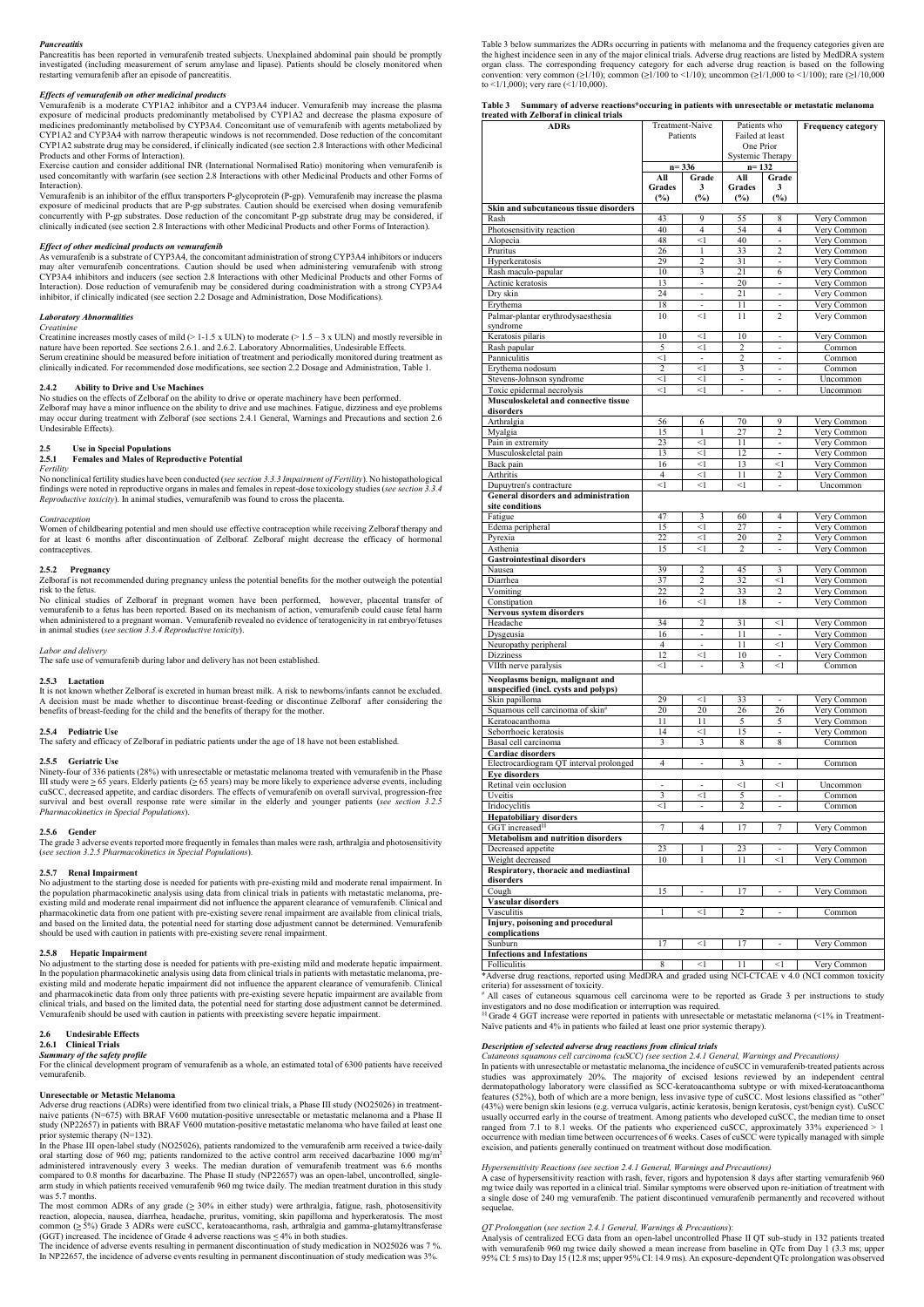in this study and the mean QTc effect remained stable between 12 and 15 ms beyond the first month of treatment,<br>with the largest mean QTc prolongation (15.1 ms; upper 95% CI: 17.7 ms) observed within the first 6 months of<br> Modeling and simulation of QT prolongation resulted in the following estimates: for the 960 mg twice-daily dose, the percentage of patients with QTcP prolongation exceeding 60 ms was predicted to be 0.05%. This percentage in this study and the mean QTc effect remained stable between 12 and 15 ms beyond the first month of treatment,<br>
with the largest mean QTc prolongation (15.1 ms; upper 95% CI: 17.7 ms) observed within the first formulars was predicted to increase to 0.2%, for obese patients with BMI of 45 kg/m<sup>2</sup>. Percentage of patients with change Vemurafenib moderately inhibite of patients with QTcP values above 500 ms was predicted to be 0.05% for males and 1.1% for females.

### Laboratory Abnormalities

|  |  | Table 4 Change From Baseline to Grade 3/4 Liver Enzyme Abnormalities* |
|--|--|-----------------------------------------------------------------------|
|  |  |                                                                       |

|                                                          | Unresectable or Metastatic Melanoma patients | Clinical drug                                                         |
|----------------------------------------------------------|----------------------------------------------|-----------------------------------------------------------------------|
|                                                          | (NO25026 Study)                              | doses of ven                                                          |
|                                                          |                                              | approximatel                                                          |
| Change $>= 1$ grade from baseline (all grade)            | 27.9                                         | when dosing                                                           |
| Change $\geq 1$ grade from baseline to grade 3 or higher |                                              | may be consi                                                          |
| To grade 3                                               |                                              | The effects o                                                         |
| To grade 4                                               |                                              | inhibitors on<br>$\mathbf{r}$ $\sim$ $\mathbf{r}$ $\sim$ $\mathbf{r}$ |

|                                                                                                                                                                                           |                                                                  | in this study and the mean QTc effect remained stable between 12 and 15 ms beyond the first month of treatment,<br>with the largest mean QTc prolongation (15.1 ms; upper 95% CI: 17.7 ms) observed within the first 6 months of<br>treatment (n=90 patients). Two patients $(1.5%)$ developed treatment-emergent absolute QTc values > 500 ms<br>(CTCAE Grade 3), and only one patient $(0.8\%)$ exhibited a QTc change from baseline of $> 60$ ms.<br>Modeling and simulation of QT prolongation resulted in the following estimates: for the 960 mg twice-daily dose,<br>the percentage of patients with QTcP prolongation exceeding 60 ms was predicted to be 0.05%. This percentage<br>was predicted to increase to 0.2%, for obese patients with BMI of 45 kg/m <sup>2</sup> . Percentage of patients with change<br>from baseline in QTcP greater than 60 ms was predicted to be 0.043% for males and 0.046% for females. Percentage<br>of patients with QTcP values above 500 ms was predicted to be 0.05% for males and 1.1% for females. |  |  |  |  |  |  |
|-------------------------------------------------------------------------------------------------------------------------------------------------------------------------------------------|------------------------------------------------------------------|----------------------------------------------------------------------------------------------------------------------------------------------------------------------------------------------------------------------------------------------------------------------------------------------------------------------------------------------------------------------------------------------------------------------------------------------------------------------------------------------------------------------------------------------------------------------------------------------------------------------------------------------------------------------------------------------------------------------------------------------------------------------------------------------------------------------------------------------------------------------------------------------------------------------------------------------------------------------------------------------------------------------------------------------------|--|--|--|--|--|--|
| <b>Laboratory Abnormalities</b><br>4.                                                                                                                                                     |                                                                  | Liver laboratory abnormalities in unresectable or metastatic melanoma patients (Phase III clinical study (NO25026))<br>are summarized in the table below as the proportion of patients who experienced a shift from baseline to grade 3 or                                                                                                                                                                                                                                                                                                                                                                                                                                                                                                                                                                                                                                                                                                                                                                                                         |  |  |  |  |  |  |
| Table 4                                                                                                                                                                                   | Change From Baseline to Grade 3/4 Liver Enzyme Abnormalities*    |                                                                                                                                                                                                                                                                                                                                                                                                                                                                                                                                                                                                                                                                                                                                                                                                                                                                                                                                                                                                                                                    |  |  |  |  |  |  |
|                                                                                                                                                                                           |                                                                  | Change From Baseline to Grade 3/4                                                                                                                                                                                                                                                                                                                                                                                                                                                                                                                                                                                                                                                                                                                                                                                                                                                                                                                                                                                                                  |  |  |  |  |  |  |
|                                                                                                                                                                                           |                                                                  | Unresectable or Metastatic Melanoma patients<br>(NO25026 Study)                                                                                                                                                                                                                                                                                                                                                                                                                                                                                                                                                                                                                                                                                                                                                                                                                                                                                                                                                                                    |  |  |  |  |  |  |
| Parameter                                                                                                                                                                                 |                                                                  | $\frac{0}{0}$                                                                                                                                                                                                                                                                                                                                                                                                                                                                                                                                                                                                                                                                                                                                                                                                                                                                                                                                                                                                                                      |  |  |  |  |  |  |
| $GGT**$                                                                                                                                                                                   |                                                                  | 11.5                                                                                                                                                                                                                                                                                                                                                                                                                                                                                                                                                                                                                                                                                                                                                                                                                                                                                                                                                                                                                                               |  |  |  |  |  |  |
| AST                                                                                                                                                                                       |                                                                  | $_{0.9}$                                                                                                                                                                                                                                                                                                                                                                                                                                                                                                                                                                                                                                                                                                                                                                                                                                                                                                                                                                                                                                           |  |  |  |  |  |  |
|                                                                                                                                                                                           |                                                                  |                                                                                                                                                                                                                                                                                                                                                                                                                                                                                                                                                                                                                                                                                                                                                                                                                                                                                                                                                                                                                                                    |  |  |  |  |  |  |
| $ALT^*$                                                                                                                                                                                   |                                                                  | 2.8                                                                                                                                                                                                                                                                                                                                                                                                                                                                                                                                                                                                                                                                                                                                                                                                                                                                                                                                                                                                                                                |  |  |  |  |  |  |
| Alkaline phosphatase*                                                                                                                                                                     | 2.9                                                              |                                                                                                                                                                                                                                                                                                                                                                                                                                                                                                                                                                                                                                                                                                                                                                                                                                                                                                                                                                                                                                                    |  |  |  |  |  |  |
| Bilirubin*                                                                                                                                                                                |                                                                  | 1.9<br>For ALT, alkaline phosphatase and bilirubin there were no patients with a change to Grade 4                                                                                                                                                                                                                                                                                                                                                                                                                                                                                                                                                                                                                                                                                                                                                                                                                                                                                                                                                 |  |  |  |  |  |  |
| **GGT data were not collected in patients with ECD<br><b>Creatinine change from baseline</b><br>Table 5<br>Creatinine changes from baseline in studies are summarized in the table below. |                                                                  |                                                                                                                                                                                                                                                                                                                                                                                                                                                                                                                                                                                                                                                                                                                                                                                                                                                                                                                                                                                                                                                    |  |  |  |  |  |  |
|                                                                                                                                                                                           |                                                                  | Unresectable or Metastatic Melanoma patients                                                                                                                                                                                                                                                                                                                                                                                                                                                                                                                                                                                                                                                                                                                                                                                                                                                                                                                                                                                                       |  |  |  |  |  |  |
|                                                                                                                                                                                           |                                                                  | (NO25026 Study)                                                                                                                                                                                                                                                                                                                                                                                                                                                                                                                                                                                                                                                                                                                                                                                                                                                                                                                                                                                                                                    |  |  |  |  |  |  |
|                                                                                                                                                                                           |                                                                  | $\%$                                                                                                                                                                                                                                                                                                                                                                                                                                                                                                                                                                                                                                                                                                                                                                                                                                                                                                                                                                                                                                               |  |  |  |  |  |  |
| Change $>= 1$ grade from baseline (all grade)                                                                                                                                             |                                                                  | 27.9                                                                                                                                                                                                                                                                                                                                                                                                                                                                                                                                                                                                                                                                                                                                                                                                                                                                                                                                                                                                                                               |  |  |  |  |  |  |
| Change $\geq 1$ grade from baseline to grade 3 or higher                                                                                                                                  |                                                                  | 1.2                                                                                                                                                                                                                                                                                                                                                                                                                                                                                                                                                                                                                                                                                                                                                                                                                                                                                                                                                                                                                                                |  |  |  |  |  |  |
| To grade 3<br>٠                                                                                                                                                                           |                                                                  | 0.3                                                                                                                                                                                                                                                                                                                                                                                                                                                                                                                                                                                                                                                                                                                                                                                                                                                                                                                                                                                                                                                |  |  |  |  |  |  |
| To grade 4<br>٠                                                                                                                                                                           |                                                                  | 0.9                                                                                                                                                                                                                                                                                                                                                                                                                                                                                                                                                                                                                                                                                                                                                                                                                                                                                                                                                                                                                                                |  |  |  |  |  |  |
| 2.6.2 Postmarketing Experience<br>$\langle 1/100 \rangle$ ; rare ( $\geq 1/10,000$ to $\langle 1/1,000 \rangle$ ; very rare ( $\langle 1/10,000 \rangle$ ).                               |                                                                  | The following adverse drug reactions have been identified from postmarketing experience with vemurafenib (Table<br>6) based on spontaneous case reports and literature cases. Adverse drug reactions are listed according to system<br>organ classes in MedDRA and any corresponding frequency category estimation for each adverse drug reaction is<br>based on the following convention: very common $(\geq 1/10)$ ; common $(\geq 1/100)$ to $\leq 1/10$ ; uncommon $(\geq 1/1,000)$ to                                                                                                                                                                                                                                                                                                                                                                                                                                                                                                                                                         |  |  |  |  |  |  |
| Table 6                                                                                                                                                                                   | Adverse Drug Reactions reported in the post marketing experience |                                                                                                                                                                                                                                                                                                                                                                                                                                                                                                                                                                                                                                                                                                                                                                                                                                                                                                                                                                                                                                                    |  |  |  |  |  |  |
| <b>System Organ Class (SOC)</b>                                                                                                                                                           | Zelboraf $(\% )$                                                 | Frequency                                                                                                                                                                                                                                                                                                                                                                                                                                                                                                                                                                                                                                                                                                                                                                                                                                                                                                                                                                                                                                          |  |  |  |  |  |  |
|                                                                                                                                                                                           |                                                                  |                                                                                                                                                                                                                                                                                                                                                                                                                                                                                                                                                                                                                                                                                                                                                                                                                                                                                                                                                                                                                                                    |  |  |  |  |  |  |
| <b>Hepatobiliary Disorders</b>                                                                                                                                                            |                                                                  |                                                                                                                                                                                                                                                                                                                                                                                                                                                                                                                                                                                                                                                                                                                                                                                                                                                                                                                                                                                                                                                    |  |  |  |  |  |  |
| Liver Injury <sup>1</sup>                                                                                                                                                                 | <1                                                               | Uncommon                                                                                                                                                                                                                                                                                                                                                                                                                                                                                                                                                                                                                                                                                                                                                                                                                                                                                                                                                                                                                                           |  |  |  |  |  |  |
| <b>Blood and lymphatic</b>                                                                                                                                                                |                                                                  |                                                                                                                                                                                                                                                                                                                                                                                                                                                                                                                                                                                                                                                                                                                                                                                                                                                                                                                                                                                                                                                    |  |  |  |  |  |  |
| systems disorders                                                                                                                                                                         |                                                                  |                                                                                                                                                                                                                                                                                                                                                                                                                                                                                                                                                                                                                                                                                                                                                                                                                                                                                                                                                                                                                                                    |  |  |  |  |  |  |
| Neutropenia<br>Noonlosms honign                                                                                                                                                           | <1                                                               | Uncommon                                                                                                                                                                                                                                                                                                                                                                                                                                                                                                                                                                                                                                                                                                                                                                                                                                                                                                                                                                                                                                           |  |  |  |  |  |  |

Plantar fisscala fibronatonis  $\frac{|N/A|}{2}$ <br>
<sup>2</sup>Plantar fisscala Theorem and Precession and Precession and Precession and Precession and Precession and Precession of precession and Products and and Products and and Products The of macro-contributed above<br>  $\frac{1}{2}$  the diffusion parametering and the simulation and the simulation consistent in the parametering contributed by CYP1A2 and CYP3A4 with a several diffusion for the diffusion by Cali windows is not recommended. If co-administration cannot be avoided, exercise caution, as vemurafenib may increase plasma exposure of CYP1A2 substrate drugs and decrease plasma exposure of CYP3A4 substrate drugs. the dacarbazine arm). Median follow-up time in the vemurafenib arm was 13.4 months (range 0.4 to 33.3 months). Dose reduction of the concomitant CYP1A2 substrate drug may be considered, if clinically indicated. Coadministration of vemurafenib increased the AUC of caffeine (CYP1A2 substrate) 2.6-fold, while it decreased the AUC of midazolam (CYP3A4 substrate) by 39% in a clinical trial. In another clinical trial, vemurafenib increased AUClast and AUCinf of a single 2mg dose of tizanidine (CYP1A2 substrate) approximately 4.2 and 4.7 fold, respectively.

from baseline in QTcP greater than 60 ms was predicted to be 0.043% for males and 0.046% for females. Percentage for a clinically relevant effect on concomitantly administered CYP2C8 substrates cannot be excluded. Concomit Vemurafenib moderately inhibited CYP2C8 in vitro. The in vivo relevance of this finding is unknown, but a risk for a clinically relevant effect on concomitantly administered CYP2C8 substrates cannot be excluded. Concomitant The AUC of dextromethorphan (CYP2D6 substrate) and its metabolite dextrophan were increased by<br>approximately 47% indicating an effect on dextromethorphan kinetics that may not be mediated by inhibition of<br>CYP2D6.<br>Co-admini vemurafenib may increase their concentrations.

|                                                                                                                                                                                                                                                                                                                                                                                                                                                                                                                                                                                                                                                                                                                                  |              | Unresectable or Metastatic Melanoma patients<br>(NO25026 Study) |                        |                                                                                                         | Clinical drug interaction study GO28394 using a P-gp substrate drug (Digoxi<br>doses of vemurafenib (960 mg twice daily) increased the exposure of a sin                                                                                                                                                                                                                                                                                                                                                                                                                                                                                             |       |
|----------------------------------------------------------------------------------------------------------------------------------------------------------------------------------------------------------------------------------------------------------------------------------------------------------------------------------------------------------------------------------------------------------------------------------------------------------------------------------------------------------------------------------------------------------------------------------------------------------------------------------------------------------------------------------------------------------------------------------|--------------|-----------------------------------------------------------------|------------------------|---------------------------------------------------------------------------------------------------------|------------------------------------------------------------------------------------------------------------------------------------------------------------------------------------------------------------------------------------------------------------------------------------------------------------------------------------------------------------------------------------------------------------------------------------------------------------------------------------------------------------------------------------------------------------------------------------------------------------------------------------------------------|-------|
|                                                                                                                                                                                                                                                                                                                                                                                                                                                                                                                                                                                                                                                                                                                                  |              | $\frac{0}{0}$                                                   |                        |                                                                                                         | approximately 1.8 and 1.5 fold increase in digoxin AUC <sub>last</sub> and C <sub>max</sub> , respectiv                                                                                                                                                                                                                                                                                                                                                                                                                                                                                                                                              |       |
| Change $>= 1$ grade from baseline (all grade)                                                                                                                                                                                                                                                                                                                                                                                                                                                                                                                                                                                                                                                                                    |              | 27.9                                                            |                        |                                                                                                         | when dosing vemurafenib concurrently with P-gp substrates. Dose reduction of t                                                                                                                                                                                                                                                                                                                                                                                                                                                                                                                                                                       |       |
| Change $\geq$ 1 grade from baseline to grade 3 or higher                                                                                                                                                                                                                                                                                                                                                                                                                                                                                                                                                                                                                                                                         |              | 1.2                                                             |                        | may be considered, if clinically indicated.                                                             |                                                                                                                                                                                                                                                                                                                                                                                                                                                                                                                                                                                                                                                      |       |
| To grade 3                                                                                                                                                                                                                                                                                                                                                                                                                                                                                                                                                                                                                                                                                                                       |              | 0.3                                                             |                        |                                                                                                         | The effects of vemurafenib on drugs that are substrates of BCRP, and the effe                                                                                                                                                                                                                                                                                                                                                                                                                                                                                                                                                                        |       |
| To grade 4<br>$\bullet$                                                                                                                                                                                                                                                                                                                                                                                                                                                                                                                                                                                                                                                                                                          |              | 0.9                                                             |                        |                                                                                                         | inhibitors on vemurafenib exposure are unknown.                                                                                                                                                                                                                                                                                                                                                                                                                                                                                                                                                                                                      |       |
| 2.6.2 Postmarketing Experience<br>The following adverse drug reactions have been identified from postmarketing experience with vemurafenib (Table<br>6) based on spontaneous case reports and literature cases. Adverse drug reactions are listed according to system<br>organ classes in MedDRA and any corresponding frequency category estimation for each adverse drug reaction is<br>based on the following convention: very common ( $\geq$ 1/10); common ( $\geq$ 1/100 to <1/10); uncommon ( $\geq$ 1/1,000 to<br>$\leq$ 1/100); rare ( $\geq$ 1/10,000 to $\leq$ 1/1,000); very rare ( $\leq$ 1/10,000).<br>Table 6 Adverse Drug Reactions reported in the post marketing experience<br><b>System Organ Class (SOC)</b> | Zelboraf (%) | Frequency                                                       | 3.<br>3.1              | relevance of this finding is unknown.<br><b>Pharmacodynamic Properties</b><br>3.1.1 Mechanism of Action | In vitro studies have also demonstrated that vemurafenib is an inhibitor of b<br>PHARMACOLOGICAL PROPERTIES AND EFFECTS<br>Vemurafenib is an inhibitor of BRAF serine-threonine kinase. Mutations in the<br>activation of BRAF proteins, which can cause cell proliferation without associa<br>Nonclinical data generated in biochemical assays demonstrated that vemurafenib<br>with activating codon 600 mutations (see table below).                                                                                                                                                                                                              |       |
| <b>Hepatobiliary Disorders</b>                                                                                                                                                                                                                                                                                                                                                                                                                                                                                                                                                                                                                                                                                                   |              |                                                                 |                        |                                                                                                         |                                                                                                                                                                                                                                                                                                                                                                                                                                                                                                                                                                                                                                                      |       |
| Liver Injury <sup>1</sup>                                                                                                                                                                                                                                                                                                                                                                                                                                                                                                                                                                                                                                                                                                        | $<$ 1        | Uncommon                                                        |                        |                                                                                                         | Table 7 Kinase inhibitory activity of vemurafenib against different BRAF                                                                                                                                                                                                                                                                                                                                                                                                                                                                                                                                                                             |       |
| <b>Blood and lymphatic</b>                                                                                                                                                                                                                                                                                                                                                                                                                                                                                                                                                                                                                                                                                                       |              |                                                                 | Kinase                 |                                                                                                         | Anticipated frequency in V600                                                                                                                                                                                                                                                                                                                                                                                                                                                                                                                                                                                                                        | Inhit |
| systems disorders<br>Neutropenia                                                                                                                                                                                                                                                                                                                                                                                                                                                                                                                                                                                                                                                                                                 | $<$ 1        | Uncommon                                                        |                        |                                                                                                         | mutation-positive melanoma <sup>(f)</sup>                                                                                                                                                                                                                                                                                                                                                                                                                                                                                                                                                                                                            |       |
| Neoplasms benign,                                                                                                                                                                                                                                                                                                                                                                                                                                                                                                                                                                                                                                                                                                                |              |                                                                 | BRAF <sup>V600E</sup>  |                                                                                                         | 87.3%                                                                                                                                                                                                                                                                                                                                                                                                                                                                                                                                                                                                                                                |       |
| malignant and unspecified                                                                                                                                                                                                                                                                                                                                                                                                                                                                                                                                                                                                                                                                                                        |              |                                                                 | BRAF <sup>V600K</sup>  |                                                                                                         | 7.9%                                                                                                                                                                                                                                                                                                                                                                                                                                                                                                                                                                                                                                                 |       |
| (incl. cysts and polyps)                                                                                                                                                                                                                                                                                                                                                                                                                                                                                                                                                                                                                                                                                                         |              |                                                                 | BRAF <sup>V600R</sup>  |                                                                                                         | $1\%$                                                                                                                                                                                                                                                                                                                                                                                                                                                                                                                                                                                                                                                |       |
| Chronic myelomonocytic                                                                                                                                                                                                                                                                                                                                                                                                                                                                                                                                                                                                                                                                                                           |              |                                                                 | BRAF <sup>V600D</sup>  |                                                                                                         | $< 0.2\%$                                                                                                                                                                                                                                                                                                                                                                                                                                                                                                                                                                                                                                            |       |
| leukemia (CMML) <sup>1,2</sup>                                                                                                                                                                                                                                                                                                                                                                                                                                                                                                                                                                                                                                                                                                   | N/A          | frequency not known                                             | BRAF <sup>V600G</sup>  |                                                                                                         | $< 0.1\%$                                                                                                                                                                                                                                                                                                                                                                                                                                                                                                                                                                                                                                            |       |
| Pancreatic adenocarcinoma <sup>1,3</sup>                                                                                                                                                                                                                                                                                                                                                                                                                                                                                                                                                                                                                                                                                         |              |                                                                 | BRAF <sup>V600M</sup>  |                                                                                                         | 0.1%                                                                                                                                                                                                                                                                                                                                                                                                                                                                                                                                                                                                                                                 |       |
|                                                                                                                                                                                                                                                                                                                                                                                                                                                                                                                                                                                                                                                                                                                                  | N/A          | frequency not known                                             | BRAF <sup>V600A</sup>  |                                                                                                         | $< 0.1\%$                                                                                                                                                                                                                                                                                                                                                                                                                                                                                                                                                                                                                                            |       |
| <b>Skin and Subcutaneous</b>                                                                                                                                                                                                                                                                                                                                                                                                                                                                                                                                                                                                                                                                                                     |              |                                                                 | <b>BRAFWT</b>          |                                                                                                         | NA                                                                                                                                                                                                                                                                                                                                                                                                                                                                                                                                                                                                                                                   |       |
| <b>Tissue Disorders</b>                                                                                                                                                                                                                                                                                                                                                                                                                                                                                                                                                                                                                                                                                                          |              |                                                                 |                        |                                                                                                         | $(f)$ Estimated from 16403 melanomas with annotated BRAF codon 600 mutation                                                                                                                                                                                                                                                                                                                                                                                                                                                                                                                                                                          |       |
| Drug reaction with                                                                                                                                                                                                                                                                                                                                                                                                                                                                                                                                                                                                                                                                                                               |              | frequency not known                                             | release 71 (Nov 2014). |                                                                                                         |                                                                                                                                                                                                                                                                                                                                                                                                                                                                                                                                                                                                                                                      |       |
| eosinophilia and systemic                                                                                                                                                                                                                                                                                                                                                                                                                                                                                                                                                                                                                                                                                                        | N/A          |                                                                 |                        |                                                                                                         |                                                                                                                                                                                                                                                                                                                                                                                                                                                                                                                                                                                                                                                      |       |
| symptoms (DRESS) <sup>1</sup><br>Injury, poisoning and<br>procedural complications<br>Radiation injury <sup>1,4</sup><br><b>Gastrointestinal Disorders</b><br>Pancreatitis                                                                                                                                                                                                                                                                                                                                                                                                                                                                                                                                                       | N/A<br>$<$ 1 | frequency not known<br>Uncommon                                 |                        | Determination of BRAF mutation status                                                                   | This inhibitory effect was confirmed in the ERK phosphorylation and cellular a<br>melanoma cell lines expressing V600-mutant BRAF. In cellular anti-prolifera<br>mutated cell lines (V600E, V600R, V600D and V600K mutated cell lines) range<br>the inhibitory concentration 50 against BRAF wild type cell lines were 12.06 and<br>Before taking vemurafernib, patients must have BRAF V600 mutation-posit                                                                                                                                                                                                                                          |       |
| <b>Renal and Urinary</b>                                                                                                                                                                                                                                                                                                                                                                                                                                                                                                                                                                                                                                                                                                         |              |                                                                 |                        |                                                                                                         | validated test. In the phase II and phase III clinical trials, eligible patients                                                                                                                                                                                                                                                                                                                                                                                                                                                                                                                                                                     |       |
| <b>Disorders</b>                                                                                                                                                                                                                                                                                                                                                                                                                                                                                                                                                                                                                                                                                                                 |              |                                                                 |                        |                                                                                                         | polymerase chain reaction assay (the cobas 4800 BRAF V600 Mutation Test). T                                                                                                                                                                                                                                                                                                                                                                                                                                                                                                                                                                          |       |
| Acute kidney Injury                                                                                                                                                                                                                                                                                                                                                                                                                                                                                                                                                                                                                                                                                                              | N/A          | frequency not known                                             |                        |                                                                                                         | to assess the BRAF mutation status of DNA isolated from formalin-fixed, paraff                                                                                                                                                                                                                                                                                                                                                                                                                                                                                                                                                                       |       |
| Musculoskeletal and                                                                                                                                                                                                                                                                                                                                                                                                                                                                                                                                                                                                                                                                                                              |              |                                                                 |                        |                                                                                                         | It was designed to detect the predominant BRAF V600E mutation with high                                                                                                                                                                                                                                                                                                                                                                                                                                                                                                                                                                              |       |
| connective tissue disorders                                                                                                                                                                                                                                                                                                                                                                                                                                                                                                                                                                                                                                                                                                      |              |                                                                 |                        |                                                                                                         | sequence in a background of wild-type sequence from FFPE-derived DNA). No                                                                                                                                                                                                                                                                                                                                                                                                                                                                                                                                                                            |       |
| Dupuytren's contracture                                                                                                                                                                                                                                                                                                                                                                                                                                                                                                                                                                                                                                                                                                          |              |                                                                 |                        |                                                                                                         | retrospective sequencing analyses have shown that the test also detects the less                                                                                                                                                                                                                                                                                                                                                                                                                                                                                                                                                                     |       |
|                                                                                                                                                                                                                                                                                                                                                                                                                                                                                                                                                                                                                                                                                                                                  | N/A          | frequency not known                                             |                        |                                                                                                         | and V600K mutations with lower sensitivity. Of the specimens available from t                                                                                                                                                                                                                                                                                                                                                                                                                                                                                                                                                                        |       |
| Plantar fascial fibromatosis                                                                                                                                                                                                                                                                                                                                                                                                                                                                                                                                                                                                                                                                                                     |              |                                                                 |                        |                                                                                                         | $(n=920)$ , that were mutation-positive by the cobas test and additionally analyze                                                                                                                                                                                                                                                                                                                                                                                                                                                                                                                                                                   |       |
|                                                                                                                                                                                                                                                                                                                                                                                                                                                                                                                                                                                                                                                                                                                                  | N/A          | frequency not known                                             |                        |                                                                                                         | identified as being wild type by both Sanger and 454 sequencing.                                                                                                                                                                                                                                                                                                                                                                                                                                                                                                                                                                                     |       |
| <sup>1</sup> see section 2.4 Warnings and Precautions<br><sup>2</sup> Progression of pre-existing chronic myelomonocytic leukemia with n-ras mutation<br>$3$ Progression of pre-existing pancreatic adenocarcinoma with k-ras mutation<br><sup>4</sup> Includes recall phenomenon, radiation skin injury, radiation pneumonitis, radiation esophagitis, radiation<br>proctitis, radiation hepatitis, cystitis radiation, and radiation necrosis.                                                                                                                                                                                                                                                                                 |              |                                                                 |                        | 3.1.2 Clinical / Efficacy Studies                                                                       | The efficacy of vemurafenib has been evaluated in 336 patients from a phase III<br>two phase II clinical trials. Prior to study enrollment, tumor specimens from all p<br>of a BRAF V600 mutation by the cobas 4800 BRAF V600 Mutation Test.                                                                                                                                                                                                                                                                                                                                                                                                         |       |
| Description of selected adverse reactions from postmarketing experience<br>Acute kidney injury                                                                                                                                                                                                                                                                                                                                                                                                                                                                                                                                                                                                                                   |              |                                                                 |                        | <b>Unresectable or Metastatic Melanoma</b><br><b>Treatment-Naive Patients</b>                           | An open-label, multicenter, international, randomized phase III study supports the                                                                                                                                                                                                                                                                                                                                                                                                                                                                                                                                                                   |       |
| A broad spectrum of renal adverse drug reaction cases has been reported with Zelboraf ranging from mild/moderate<br>creatinine elevations to acute interstitial nephritis and acute tubular necrosis, some observed in the setting of<br>dehydration events. In most cases, creatinine elevations appear to be reversible in nature (see section 2.4.1 General,<br>Warnings and Precautions).                                                                                                                                                                                                                                                                                                                                    |              |                                                                 | weeks).                |                                                                                                         | untreated patients with BRAF V600 mutation-positive unresectable or me<br>randomized to treatment with vemurafenib (960 mg twice daily) or dacarbazi<br>A total of 675 patients were randomized to vemurafenib ( $n=337$ ) or dacarbazine                                                                                                                                                                                                                                                                                                                                                                                                            |       |
| <b>Laboratory Abnormalities</b><br>Liver laboratory abnormalities including $\geq 5x$ ULN ALT, $\geq 2x$ ULN ALP, and $\geq 3x$ ULN ALT and simultaneous<br>elevation of bilirubin concentration ( $> 2x$ ULN) were reported in the post marketing setting (see section 2.4.1)<br>General, Warnings and Precautions).<br>Creatinine lab abnormalities were reported in the post marketing setting (see section 2.4.1 General, Warnings and<br>Precautions).                                                                                                                                                                                                                                                                      |              |                                                                 |                        |                                                                                                         | Randomization was stratified according to disease stage, LDH, ECOG perform<br>Baseline characteristics were well balanced between treatment groups. For pa<br>most patients were male (59%) and Caucasian (99%), the median age was 56<br>patients had ECOG performance status of 0 or 1, and the majority of patients had<br>primary efficacy endpoints of the study were overall survival (OS) and pro<br>secondary endpoints included confirmed best overall response rate (BORR) and<br>At the pre-specified interim analysis (December 30, 2010 data cut-off), stat<br>meaningful improvements were observed in the co-primary endpoints of ove |       |
| 2.7 Overdose<br>There is no specific antidote for overdosage of Zelboraf. Patients who develop adverse reactions should receive<br>appropriate symptomatic treatment. Dose limiting toxicities for Zelboraf include rash with pruritus and fatigue. In<br>case of suspected overdose, Zelboraf should be withheld and supportive care instituted.                                                                                                                                                                                                                                                                                                                                                                                |              |                                                                 |                        |                                                                                                         | progression-free survival (PFS) ( $p<0.0001$ ) (unstratified log-rank test). At the tim<br>31, 2011 data cut-off), a total of 200 patients had died (78 on the vemurafenib ari<br>The median follow-up time for OS in the vemurafenib group was 6.2 months (range<br>dacarbazine group was 4.5 months (range $\leq 0.1$ to 11.7 months).<br>Overall survival was longer with vemurafenib compared to dacarbazine with a l                                                                                                                                                                                                                            |       |
| 2.8 Interactions with other Medicinal Products and other Forms of Interaction<br>Effects of Vemurafenib on Drug Metabolizing Enzymes<br>Results from an in vivo drug-drug interaction study in metastatic melanoma patients demonstrated that vemurafenib<br>is a moderate CYP1A2 inhibitor and a CYP3A4 inducer.<br>Concomitant use of vemurafenib with agents metabolized by CYP1A2 and CYP3A4 with narrow therapeutic                                                                                                                                                                                                                                                                                                         |              |                                                                 |                        |                                                                                                         | 0.59) which represents a 56% decrease in the hazard of death with vemurafenib<br>Meier (K-M) estimates of the 6-month survival rates were 83% (95% CI: 79%)<br>$(95\% \text{ CI: } 57\%, 69\%)$ for dacarbazine. At the time of analysis, K-M estimates of<br>not reached (95% CI: 9.6, not reached) and for dacarbazine was 7.9 months (95%<br>An updated post-hoc analysis of OS was performed 24 months after the last pation                                                                                                                                                                                                                     |       |
| windows is not recommended. If co-administration cannot be avoided, exercise caution, as vemurafenib may                                                                                                                                                                                                                                                                                                                                                                                                                                                                                                                                                                                                                         |              |                                                                 |                        |                                                                                                         | 2012 data cut-off date) At the time of this analysis 478 patients had died (242)                                                                                                                                                                                                                                                                                                                                                                                                                                                                                                                                                                     |       |

Radiation injury<sup>1,4</sup> N/A N/A frequency not known the inhibitory concentration 50 against BRAF wild type cell lines were 12.06 and 14.32 µM, respectively. melanoma cell lines expressing V600-mutant BRAF. In cellular anti-proliferation assays the IC50 against V600 mutated cell lines (V600E, V600R, V600D and V600K mutated cell lines) ranged from 0.016 to 1.131 µM whereas

The AUC of dextromethorphan (CYP2D6 substrate) and its metabolite dextrorphan were increased by approximately 47% indicating an effect on dextromethorphan kinetics that may not be mediated by inhibition of CYP2D6.

Randomization was stratified according to disease stage, LDH, ECOG performance status and geographic region. Baseline characteristics were well balanced between treatment groups. For patients randomized to vemurafenib, most patients were male (59%) and Caucasian (99%), the median age was 56 years (28% were  $\geq$  65 years), all patients had ECOG performance status of 0 or 1, and the majority of patients had stage M1c disease (66%). The coprimary efficacy endpoints of the study were overall survival (OS) and progression-free survival (PFS). Key secondary endpoints included confirmed best overall response rate (BORR) and response duration. identified as being wild type by both Sanger and 454 sequencing.<br>
3.1.2 Clinical /Efficacy Structure (Structure Technology and the file in the file in the file in the 6-Monten survey phase III stimate is the file of the fi of a BRAF V600 mutation by the cobas 4800 BRAF V600 Mutation Test.<br> *Chrencetedhe on Metatimic Selement*<br> *Chrencetedhe on Metatimic Selementary* are alternated passes in the vemurafenib are not remainded passes were<br> *An* we has determining to verall verst transforming to verall for  $=337$ ) or describest over als share and geographic region.<br>Randomization was stratified according to descass eiges, LDH, ECOG performance status and geographic

Co-administration of vemurafenib resulted in an 18% increase in AUC of S-warfarin (CYP2C9 substrate) (see section 3.2 Pharmacokinetic Properties). Exercise caution and consider additional INR (international normalized ratio) monitoring when vemurafenib is used concomitantly with warfarin.

### Drugs that Inhibit or Induce CYP3A4

Change From Baseline to Grade 3/4 **increased steady state vemurafenib AUC** by approximately 40%. Caution should be used when vemurafenib is coadministered with strong CYP3A4 inhibitors (e.g. ketoconazole, itraconazole, clarithromycin, atazanavir, carbamazepine, rifampin, rifabutin, rifapentine, phenobarbital). Dose reduction of vemurafenib may be considered Vemurafenib is a substrate of CYP3A4, and therefore, concomitant administration of strong CYP3A4 inhibitors or inducers may alter vemurafenib concentrations. Coadministration of rifampin, a strong CYP3A4 inducer, decreased the plasma exposure of vemurafenib (AUC) by approximately 40% following a single 960 mg dose of The AUC of dextromethorphan (CYP2D6 substrate) and its metabolite dextrorphan were increased by<br>approximately 47% indicating an effect on dextromethorphan kinetics that may not be mediated by inhibition of<br>CYP2D6.<br>Coadmini The AUC of dextromethorphan (CYP2D6 substrate) and its metabolite dextrorphan were increased by<br>approximately 47% indicating an effect on dextromethorphan kinetics that may not be mediated by inhibition of<br>CO-administratio nefazodone, saquinavir, telithromycin, ritonavir, indinavir, nelfinavir, voriconazole) and inducers (e.g. phenytoin, The AUC of dextromethorphan (CYP2D6 substrate) and its metabolite dextrorphan were increased by<br>approximately 47% indicating an effect on dextromethorphan kineties that may not be mediated by inhibition of<br>Cr-administratio during coadministration with a strong CYP3A4 inhibitor, if clinically indicated (see section 2.4 Warnings and Precautions). The AUC of dextromethrophan (CYP2D6 substrate) and its metabolite dextrophan were increased by<br>epproximately 47% indicating an effect on dextromethorphan kineties that may not be mediated by inhibition of<br>Co-administratio Co-administered with study draw the matterial behavior in an 18% increase in AUC of S-warfarin (CYP2C9 substrate) (see the study of the study metric interaction) mention is the concentrical by metric interaction of the mu administion of CYP2SA substrates of vental narrow the<br>rapentine are substrates of vental are substrates of vemurafies<br>in the effects of vermurafies in a substrate of CYP3A4 inducers may also the reducers may also vermurafi decreased the plasma exposure of venumationis) ALCO by approximately 40% allowing a single 960 mg dose of<br>increased the plasma exponential ALCO by approximately 40% Caution should be used when venumation between the<br>admini vemuralizable (see section 3.2.3 *Metabolism*). Coadministration of itraconazole, a strong CYP3A4 inhiteration<br>increased steady state vernuralizable DU by approximately 40%. Caution should be used when vemuralizable during increased steady state venume<br>fraintersor steady state venume frain ACC by approximately 40%. Catution should be used when venume<br>fraindronon, satuation and administered only in statement in the statement of<br>calculations

|                                                             | <b>Radiation Treatment</b>                                            |                                                                                                                            | Potentiation of radiation treatment toxicity has been reported in patients receiving vemurafenib (see sections 2.4                                                                                                            |
|-------------------------------------------------------------|-----------------------------------------------------------------------|----------------------------------------------------------------------------------------------------------------------------|-------------------------------------------------------------------------------------------------------------------------------------------------------------------------------------------------------------------------------|
|                                                             |                                                                       |                                                                                                                            | Warnings and Precautions and 2.6.2 Post Marketing Experience, Undesirable Effects). In the majority of cases,                                                                                                                 |
| Grade 4                                                     |                                                                       | patients received radiotherapy regimens greater than or equal to 2 Gy/day (hypofractionated regimens).                     |                                                                                                                                                                                                                               |
|                                                             |                                                                       | Interaction of Vemurafenib with Drug Transport Systems<br>glycoprotein (P-gp) and breast cancer resistance protein (BCRP). | In vitro studies have demonstrated that vemurafenib is both a substrate and an inhibitor of the efflux transporters P-                                                                                                        |
| tatic Melanoma patients<br>26 Study)                        |                                                                       |                                                                                                                            | Clinical drug interaction study GO28394 using a P-gp substrate drug (Digoxin) demonstrated that multiple oral<br>doses of vemurafenib (960 mg twice daily) increased the exposure of a single oral dose of digoxin, with an   |
|                                                             |                                                                       |                                                                                                                            | approximately 1.8 and 1.5 fold increase in digoxin AUC <sub>last</sub> and C <sub>max</sub> , respectively. Caution should be exercised                                                                                       |
| 7.9<br>$\overline{.2}$                                      | may be considered, if clinically indicated.                           |                                                                                                                            | when dosing vemurafenib concurrently with P-gp substrates. Dose reduction of the concomitant P-gp substrate drug                                                                                                              |
| $.3\,$                                                      |                                                                       |                                                                                                                            | The effects of vemurafenib on drugs that are substrates of BCRP, and the effects of P-gp or BCRP inducers and                                                                                                                 |
| 9.                                                          | inhibitors on vemurafenib exposure are unknown.                       |                                                                                                                            |                                                                                                                                                                                                                               |
|                                                             | relevance of this finding is unknown.                                 |                                                                                                                            | In vitro studies have also demonstrated that vemurafenib is an inhibitor of bile salt export pump. The in vivo                                                                                                                |
| ice with vemurafenib (Table<br>e listed according to system |                                                                       |                                                                                                                            |                                                                                                                                                                                                                               |
| ach adverse drug reaction is                                | 3.                                                                    | PHARMACOLOGICAL PROPERTIES AND EFFECTS                                                                                     |                                                                                                                                                                                                                               |
| 0); uncommon $(≥1/1,000$ to                                 | <b>Pharmacodynamic Properties</b><br>3.1<br>3.1.1 Mechanism of Action |                                                                                                                            |                                                                                                                                                                                                                               |
|                                                             |                                                                       | activation of BRAF proteins, which can cause cell proliferation without associated growth factors.                         | Vemurafenib is an inhibitor of BRAF serine-threonine kinase. Mutations in the BRAF gene result in constitutive                                                                                                                |
| Frequency                                                   |                                                                       | with activating codon 600 mutations (see table below).                                                                     | Nonclinical data generated in biochemical assays demonstrated that vemurafenib can potently inhibit BRAF kinases                                                                                                              |
| Uncommon                                                    |                                                                       | Table 7 Kinase inhibitory activity of vemurafenib against different BRAF kinases                                           |                                                                                                                                                                                                                               |
|                                                             | Kinase                                                                | Anticipated frequency in V600                                                                                              | Inhibitory Concentration 50 (nM)                                                                                                                                                                                              |
|                                                             |                                                                       | mutation-positive melanoma <sup>(f)</sup>                                                                                  |                                                                                                                                                                                                                               |
| Uncommon                                                    | BRAF <sup>V600E</sup>                                                 | 87.3%                                                                                                                      | 10                                                                                                                                                                                                                            |
|                                                             | $\rm BRAF^{V600K}$                                                    | 7.9%                                                                                                                       |                                                                                                                                                                                                                               |
|                                                             | BRAF <sup>V600R</sup>                                                 | $1\%$                                                                                                                      | 9                                                                                                                                                                                                                             |
|                                                             | BRAF <sup>V600D</sup>                                                 | $< 0.2\%$                                                                                                                  | $\tau$                                                                                                                                                                                                                        |
| frequency not known                                         | BRAF <sup>V600G</sup>                                                 | $< 0.1\%$                                                                                                                  | 8                                                                                                                                                                                                                             |
| frequency not known                                         | BRAF <sup>V600M</sup><br>BRAF <sup>V600A</sup>                        | 0.1%                                                                                                                       | $\tau$                                                                                                                                                                                                                        |
|                                                             | <b>BRAFWT</b>                                                         | $< 0.1\%$<br><b>NA</b>                                                                                                     | 14<br>39                                                                                                                                                                                                                      |
|                                                             |                                                                       |                                                                                                                            | $\overline{0}$ Estimated from 16403 melanomas with annotated BRAF codon 600 mutations in the public COSMIC database,                                                                                                          |
| frequency not known                                         | release 71 (Nov 2014).                                                |                                                                                                                            |                                                                                                                                                                                                                               |
|                                                             |                                                                       |                                                                                                                            | This inhibitory effect was confirmed in the ERK phosphorylation and cellular anti-proliferation assays in available                                                                                                           |
|                                                             |                                                                       |                                                                                                                            | melanoma cell lines expressing V600-mutant BRAF. In cellular anti-proliferation assays the IC50 against V600                                                                                                                  |
| frequency not known                                         |                                                                       |                                                                                                                            | mutated cell lines (V600E, V600R, V600D and V600K mutated cell lines) ranged from 0.016 to 1.131 µM whereas                                                                                                                   |
|                                                             |                                                                       | the inhibitory concentration 50 against BRAF wild type cell lines were 12.06 and 14.32 $\mu$ M, respectively.              |                                                                                                                                                                                                                               |
|                                                             | Determination of BRAF mutation status                                 |                                                                                                                            |                                                                                                                                                                                                                               |
| Uncommon                                                    |                                                                       |                                                                                                                            | Before taking vemurafernib, patients must have BRAF V600 mutation-positive tumour status confirmed by a                                                                                                                       |
|                                                             |                                                                       |                                                                                                                            | validated test. In the phase II and phase III clinical trials, eligible patients were identified using a real-time                                                                                                            |
|                                                             |                                                                       |                                                                                                                            | polymerase chain reaction assay (the cobas 4800 BRAF V600 Mutation Test). This test has CE marking and is used                                                                                                                |
| frequency not known                                         |                                                                       |                                                                                                                            | to assess the BRAF mutation status of DNA isolated from formalin-fixed, paraffin-embedded (FFPE) tumour issue.                                                                                                                |
|                                                             |                                                                       |                                                                                                                            | It was designed to detect the predominant BRAF V600E mutation with high sensitivity (down to 5% V600E                                                                                                                         |
|                                                             |                                                                       |                                                                                                                            | sequence in a background of wild-type sequence from FFPE-derived DNA). Non-clinical and clinical studies with<br>retrospective sequencing analyses have shown that the test also detects the less common BRAF V600D mutations |
| frequency not known                                         |                                                                       |                                                                                                                            | and V600K mutations with lower sensitivity. Of the specimens available from the non-clinical and clinical studies                                                                                                             |
|                                                             |                                                                       |                                                                                                                            | $(n=920)$ , that were mutation-positive by the cobas test and additionally analyzed by sequencing, no specimen was                                                                                                            |
| frequency not known                                         |                                                                       | identified as being wild type by both Sanger and 454 sequencing.                                                           |                                                                                                                                                                                                                               |
|                                                             |                                                                       |                                                                                                                            |                                                                                                                                                                                                                               |
|                                                             | 3.1.2 Clinical / Efficacy Studies                                     |                                                                                                                            |                                                                                                                                                                                                                               |
|                                                             |                                                                       |                                                                                                                            | The efficacy of vemurafenib has been evaluated in 336 patients from a phase III clinical trial and 278 patients from                                                                                                          |

### Interaction of Vemurafenib with Drug Transport Systems

Clinical drug interaction study GO28394 using a P-gp substrate drug (Digoxin) demonstrated that multiple oral <sup>9</sup>/<sub>2</sub> approximately 1.8 and 1.5 fold increase in digoxin AUC<sub>last</sub> and C<sub>max</sub>, respectively. Caution should be exercised doses of vemurafenib (960 mg twice daily) increased the exposure of a single oral dose of digoxin, with an when dosing vemurafenib concurrently with P-gp substrates. Dose reduction of the concomitant P-gp substrate drug may be considered, if clinically indicated. nefazodone, saquinavir, tellitromyin, ritionaryin, industric, inclusion; industric, more contactors. (sg. photyphin, rifingential, phenomethinal). Dose reduction of vermuralenib may be considered<br>during conditionstration carbannizepine, rifampion, rifampionical photohemical assays demonstrated in Premintenia may be considered in<br>Bradinical Mediator Treatment for the attent of NP3A4 inhibitor, if clinically indicated (see section 2.4 Warni

### Determination of BRAF mutation status

Before taking vemurafernib, patients must have BRAF V600 mutation-positive tumour status confirmed by a Acute kidney Injury N/A N/A frequency not known to assess the BRAF mutation status of DNA isolated from formalin-fixed, paraffin-embedded (FFPE) tumour issue. frequency not known and V600K mutations with lower sensitivity. Of the specimens available from the non-clinical and clinical studies frequency not known identified as being wild type by both Sanger and 454 sequencing. validated test. In the phase II and phase III clinical trials, eligible patients were identified using a real-time polymerase chain reaction assay (the cobas 4800 BRAF V600 Mutation Test). This test has CE marking and is used It was designed to detect the predominant BRAF V600E mutation with high sensitivity (down to 5% V600E sequence in a background of wild-type sequence from FFPE-derived DNA). Non-clinical and clinical studies with retrospective sequencing analyses have shown that the test also detects the less common BRAF V600D mutations (n=920), that were mutation-positive by the cobas test and additionally analyzed by sequencing, no specimen was **BRAF<sup>197606</sup><br>
BRAF<sup>297606</sup><br>
<b>BRAF<sup>297606</sup><br>
BRAF<sup>29766</sup><br>
<b>BRAF<sup>29766</sup>**<br> **BRAF<sup>29766</sup><br>
<b>EFFICATE ACT**<br> **EFFICATE (10**) **COLUP**<br> **EFFICATE (10**) **COLUP**<br> **EFFICATE (10**) **COLUP**<br> **EFFICATE (10**) **COLUP**<br> **EFFICATE (10**) **CO EFFRACE<sup>1003</sup> CONDUGATION**<br> **EFFACE**<sup>166</sup> COLES<sub></sub> **COLES COLES COLES COLES COLES COLES COLES COLES COLES COLES COLES COLES COLES COLES COLES COLES COLES COLES COLES COLES COLES C EXALT<sup>ERT</sup> CONFIGURATION** COLLEG 126<br> **EXALTERATE COLLECTS** COLLEGT THE CONFIGURATION CONFIGURATION CONFIGURATION BY THE CONFIGURATION BETT COLLECTS THE BURKENT COLLECTS THE CONFIGURATION BETTIN (NOT DETENDING THE COLLEC <sup>10</sup> Estimated from 1649 melanomas with annotated BRAF codon 600 mutations in the public COSMIC database,<br>
relation-positive reflex was confirmed in the ERK phosphorylation and cellular anti-proliferation assays in availa

two phase II clinical trials. Prior to study enrollment, tumor specimens from all patients were tested for the presence

### Unresectable or Metastatic Melanoma

### Treatment-Naive Patients

A broad spectrum of renal adverse drug reaction cases has been reported with Zelboraf ranging from mild/moderate untreated patients with BRAF V600 mutation-positive unresectable or metastatic melanoma. Patients were An open-label, multicenter, international, randomized phase III study supports the use of vemurafenib in previously randomized to treatment with vemurafenib (960 mg twice daily) or dacarbazine (1000 mg/m<sup>2</sup> on day 1 every 3 weeks).<br>A total of 675

patients were randomized to vemurafenib ( $n=337$ ) or dacarbazine ( $n=338$ ).

At the pre-specified interim analysis (December 30, 2010 data cut-off), statistically significant and clinically meaningful improvements were observed in the co-primary endpoints of overall survival (OS) (p<0.0001) and progression-free survival (PFS) (p<0.0001) (unstratified log-rank test). At the time of the three month update (March 31, 2011 data cut-off), a total of 200 patients had died (78 on the vemurafenib arm and 122 on the dacarbazine arm). The median follow-up time for OS in the vemurafenib group was 6.2 months (range 0.4 to 13.9 months) and in the dacarbazine group was 4.5 months (range <0.1 to 11.7 months).

Overall survival was longer with vemurafenib compared to dacarbazine with a hazard ratio of 0.44 (95% CI: 0.33, 0.59) which represents a 56% decrease in the hazard of death with vemurafenib compared to dacarbazine. Kaplan-<br>Meier (K-M) estimates of the 6-month survival rates were 83% (95% CI: 79%, 87%) for vemurafenib and 63% (95% CI: 57%, 69%) for dacarbazine. At the time of analysis, K-M estimates of median OS for vemurafenib was not reached (95% CI: 9.6, not reached) and for dacarbazine was 7.9 months (95% CI: 7.3, 9.6).

An updated post-hoc analysis of OS was performed 24 months after the last patient was randomized (December 20, 2012 data cut-off date). At the time of this analysis, 478 patients had died (242 on the vemurafenib arm and 236 on The K-M estimate of median OS for vemurafenib was 13.6 months (95% CI: 12.0, 15.3).

PFS by investigator assessment was longer with vemurafenib compared to dacarbazine with a hazard ratio for progression or death (PFS) of 0.26 (95% CI: 0.20, 0.33) which represents a 74% decrease in the hazard of progression or death for vemurafenib compared to dacarbazine. The Kaplan-Meier estimate of the 6-month PFS rates were 47% (95% CI: 38%, 55%) for vemurafenib and 12% (95% CI: 7%, 18%) for dacarbazine. Median PFS for vemurafenib was 5.32 months (95% Cl: 4.86, 6.57) and for dacarbazine was 1.61 months (95% Cl: 1.58, 1.74).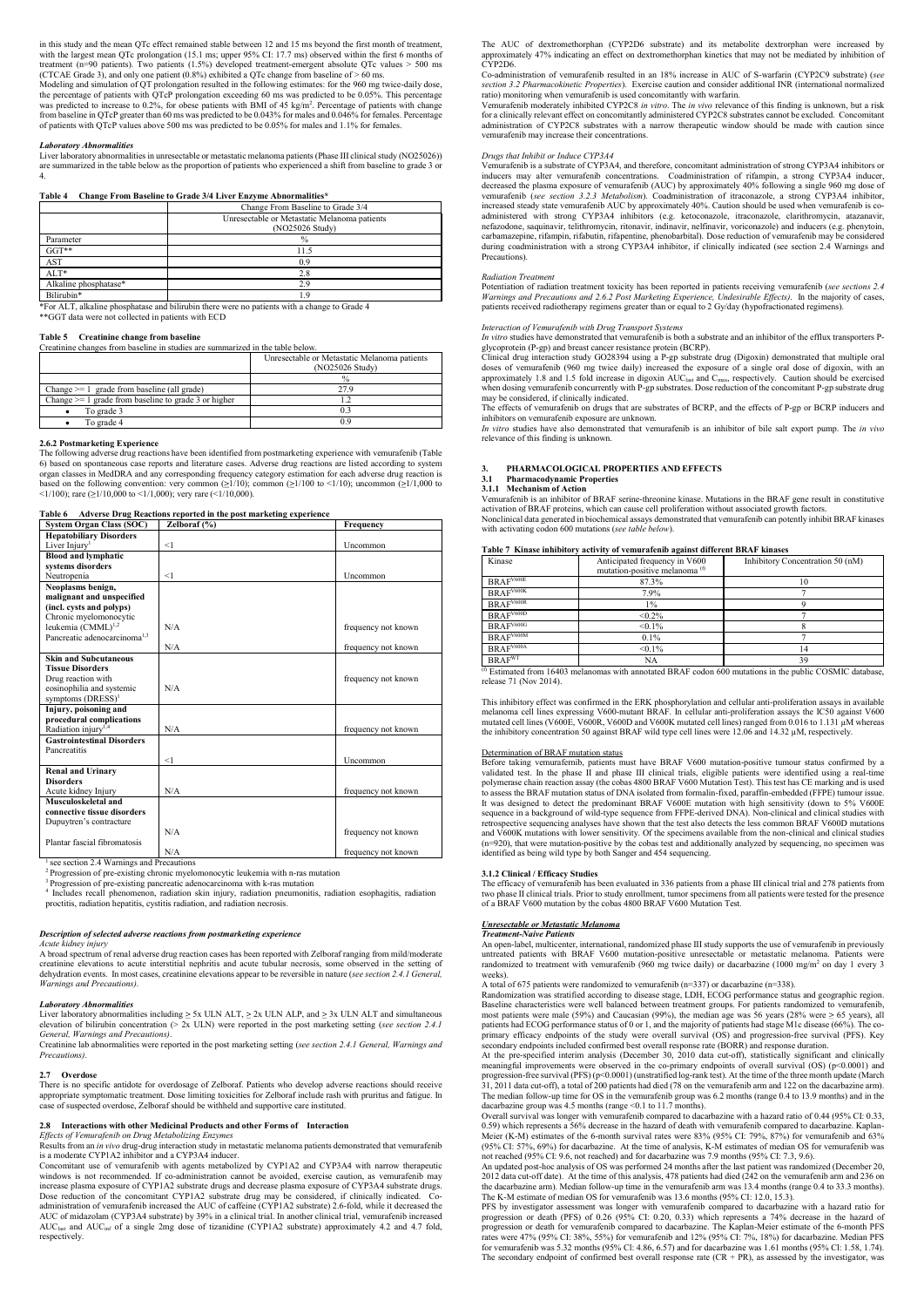significantly improved (p<0.0001) in the vemurafenib arm (48.4%) (95% CI: 41.6%, 55.2%) compared to the significantly improved (p<0.0001) in the vemurafenib arm  $(48.4%) (95% CI: 41.6%, 55.2%) compared to the  
dacarbarzine arm (5.5%) (95% CI: 2.8%, 9.3%). Stable disease assessed according to RECIST 1.1 was observed in  
37% of vennurafenib-treated patients and 24% of dacarbarzine-treated patients.  
Improvement in OS, PFS and confirmed best overall response in favor of vennurafenib treatment were generally  
geogenapiic regions.  
Table 8 shows the treatment effect for all pre-specified stratification variables which are established as prognostic  
halbe$ 37% of vemurafenib-treated patients and 24% of dacarbazine-treated patients.

LDH, tumour stage and ECOG status (post hoc analysis, December 20, 2012 cut-off, censored results at time of cross over)

| significantly improved ( $p<0.0001$ ) in the vemuratenib arm (48.4%) (95% CI: 41.6%, 55.2%) compared to the<br>A total of 57 patients out of 673 whose tumours were analysed retrospectively by sequencing were reported to have<br>dacarbazine arm (5.5%) (95% CI: 2.8%, 9.3%). Stable disease assessed according to RECIST 1.1 was observed in<br>BRAF V600K mutation-positive melanoma in NO25026. Although limited by the low number of patients, efficacy<br>37% of vemurafenib-treated patients and 24% of dacarbazine-treated patients.<br>analyses among these patients with V600K-positive tumours suggested similar treatment benefit of vemurafenib in<br>Improvement in OS, PFS and confirmed best overall response in favor of vemurafenib treatment were generally<br>terms of OS, PFS and confirmed best overall response. No data are available in patients with melanoma harboring<br>observed across subgroups (age, sex, baseline LDH, ECOG performance status, metastatic disease stage) and<br>rare BRAF V600 mutations others than V600E and V600K.<br>geographic regions.<br>Table 8 shows the treatment effect for all pre-specified stratification variables which are established as prognostic<br><b>Patients who Failed at least One Prior Systemic Therapy</b><br>factors.<br>at least one prior therapy. The median age was 52 years with 19% of patients being older than 65 years. The majority<br>Table 8 Overall survival in previously untreated patients with BRAF V600 mutation positive melanoma by<br>of patients was male $(61%)$ , Caucasian (99%), and had stage M1c disease $(61%)$ . Forty-nine percent of patients<br>LDH, tumour stage and ECOG status (post hoc analysis, December 20, 2012 cut-off, censored results at time<br>failed $\geq$ 2 prior therapies.<br>of cross over)<br>The median duration of follow-up was 6.87 months (range, 0.6 to 11.3).<br>$\mathbf N$<br>Stratification variable<br>Hazard Ratio<br>95% Confidence Interval<br>LDH normal<br>391<br>0.88<br>0.67:1.16<br>LDH > ULN<br>284<br>0.57<br>0.44:0.76<br>Stage IIIc/M1A/M1B<br>234<br>0.73:1.52<br>1.05<br>15.9 months (95% CI: 11.2, 19.3), the 6-month survival rate was 0.77 (95% CI: 0.69, 0.84) and at 1 year was 0.58<br>441<br>Stage M1C<br>0.64<br>0.51; 0.81<br>(95% CI: 0.48, 0.66). The median PFS was 6.1 months (95% CI: 5.5, 6.9), and the 6-month PFS rate was 52% (95%<br>ECOG PS=0<br>459<br>0.86<br>0.67; 1.10<br>CI: $43\%$ , $61\%$ ).<br>$ECOG$ $PS=1$<br>216<br>0.58<br>0.42:0.9<br>Nine of the 132 patients enrolled into NP22657 had V600K mutation positive tumors according to retrospective<br>LDH: Lactate Dehyrogenase, ECOG PS: Eastern Cooperative Oncology Group Performance Status |     |  |             |                                                                                                                  |
|----------------------------------------------------------------------------------------------------------------------------------------------------------------------------------------------------------------------------------------------------------------------------------------------------------------------------------------------------------------------------------------------------------------------------------------------------------------------------------------------------------------------------------------------------------------------------------------------------------------------------------------------------------------------------------------------------------------------------------------------------------------------------------------------------------------------------------------------------------------------------------------------------------------------------------------------------------------------------------------------------------------------------------------------------------------------------------------------------------------------------------------------------------------------------------------------------------------------------------------------------------------------------------------------------------------------------------------------------------------------------------------------------------------------------------------------------------------------------------------------------------------------------------------------------------------------------------------------------------------------------------------------------------------------------------------------------------------------------------------------------------------------------------------------------------------------------------------------------------------------------------------------------------------------------------------------------------------------------------------------------------------------------------------------------------------------------------------------------------------------------------------------------------------------------------------------------------------------------------------------------------------------------------------------------------------------------------------------------------------------------------------------------------------------------------------------------------------------------------------------------------------------------------------------------------------------------------------------------------------------------------------------------------------------------------------------------------------------------------------------------|-----|--|-------------|------------------------------------------------------------------------------------------------------------------|
|                                                                                                                                                                                                                                                                                                                                                                                                                                                                                                                                                                                                                                                                                                                                                                                                                                                                                                                                                                                                                                                                                                                                                                                                                                                                                                                                                                                                                                                                                                                                                                                                                                                                                                                                                                                                                                                                                                                                                                                                                                                                                                                                                                                                                                                                                                                                                                                                                                                                                                                                                                                                                                                                                                                                                    |     |  |             |                                                                                                                  |
|                                                                                                                                                                                                                                                                                                                                                                                                                                                                                                                                                                                                                                                                                                                                                                                                                                                                                                                                                                                                                                                                                                                                                                                                                                                                                                                                                                                                                                                                                                                                                                                                                                                                                                                                                                                                                                                                                                                                                                                                                                                                                                                                                                                                                                                                                                                                                                                                                                                                                                                                                                                                                                                                                                                                                    |     |  |             |                                                                                                                  |
|                                                                                                                                                                                                                                                                                                                                                                                                                                                                                                                                                                                                                                                                                                                                                                                                                                                                                                                                                                                                                                                                                                                                                                                                                                                                                                                                                                                                                                                                                                                                                                                                                                                                                                                                                                                                                                                                                                                                                                                                                                                                                                                                                                                                                                                                                                                                                                                                                                                                                                                                                                                                                                                                                                                                                    |     |  |             |                                                                                                                  |
|                                                                                                                                                                                                                                                                                                                                                                                                                                                                                                                                                                                                                                                                                                                                                                                                                                                                                                                                                                                                                                                                                                                                                                                                                                                                                                                                                                                                                                                                                                                                                                                                                                                                                                                                                                                                                                                                                                                                                                                                                                                                                                                                                                                                                                                                                                                                                                                                                                                                                                                                                                                                                                                                                                                                                    |     |  |             |                                                                                                                  |
|                                                                                                                                                                                                                                                                                                                                                                                                                                                                                                                                                                                                                                                                                                                                                                                                                                                                                                                                                                                                                                                                                                                                                                                                                                                                                                                                                                                                                                                                                                                                                                                                                                                                                                                                                                                                                                                                                                                                                                                                                                                                                                                                                                                                                                                                                                                                                                                                                                                                                                                                                                                                                                                                                                                                                    |     |  |             |                                                                                                                  |
|                                                                                                                                                                                                                                                                                                                                                                                                                                                                                                                                                                                                                                                                                                                                                                                                                                                                                                                                                                                                                                                                                                                                                                                                                                                                                                                                                                                                                                                                                                                                                                                                                                                                                                                                                                                                                                                                                                                                                                                                                                                                                                                                                                                                                                                                                                                                                                                                                                                                                                                                                                                                                                                                                                                                                    |     |  |             |                                                                                                                  |
|                                                                                                                                                                                                                                                                                                                                                                                                                                                                                                                                                                                                                                                                                                                                                                                                                                                                                                                                                                                                                                                                                                                                                                                                                                                                                                                                                                                                                                                                                                                                                                                                                                                                                                                                                                                                                                                                                                                                                                                                                                                                                                                                                                                                                                                                                                                                                                                                                                                                                                                                                                                                                                                                                                                                                    |     |  |             |                                                                                                                  |
|                                                                                                                                                                                                                                                                                                                                                                                                                                                                                                                                                                                                                                                                                                                                                                                                                                                                                                                                                                                                                                                                                                                                                                                                                                                                                                                                                                                                                                                                                                                                                                                                                                                                                                                                                                                                                                                                                                                                                                                                                                                                                                                                                                                                                                                                                                                                                                                                                                                                                                                                                                                                                                                                                                                                                    |     |  |             |                                                                                                                  |
|                                                                                                                                                                                                                                                                                                                                                                                                                                                                                                                                                                                                                                                                                                                                                                                                                                                                                                                                                                                                                                                                                                                                                                                                                                                                                                                                                                                                                                                                                                                                                                                                                                                                                                                                                                                                                                                                                                                                                                                                                                                                                                                                                                                                                                                                                                                                                                                                                                                                                                                                                                                                                                                                                                                                                    |     |  |             |                                                                                                                  |
|                                                                                                                                                                                                                                                                                                                                                                                                                                                                                                                                                                                                                                                                                                                                                                                                                                                                                                                                                                                                                                                                                                                                                                                                                                                                                                                                                                                                                                                                                                                                                                                                                                                                                                                                                                                                                                                                                                                                                                                                                                                                                                                                                                                                                                                                                                                                                                                                                                                                                                                                                                                                                                                                                                                                                    |     |  |             |                                                                                                                  |
|                                                                                                                                                                                                                                                                                                                                                                                                                                                                                                                                                                                                                                                                                                                                                                                                                                                                                                                                                                                                                                                                                                                                                                                                                                                                                                                                                                                                                                                                                                                                                                                                                                                                                                                                                                                                                                                                                                                                                                                                                                                                                                                                                                                                                                                                                                                                                                                                                                                                                                                                                                                                                                                                                                                                                    |     |  |             |                                                                                                                  |
|                                                                                                                                                                                                                                                                                                                                                                                                                                                                                                                                                                                                                                                                                                                                                                                                                                                                                                                                                                                                                                                                                                                                                                                                                                                                                                                                                                                                                                                                                                                                                                                                                                                                                                                                                                                                                                                                                                                                                                                                                                                                                                                                                                                                                                                                                                                                                                                                                                                                                                                                                                                                                                                                                                                                                    |     |  |             |                                                                                                                  |
|                                                                                                                                                                                                                                                                                                                                                                                                                                                                                                                                                                                                                                                                                                                                                                                                                                                                                                                                                                                                                                                                                                                                                                                                                                                                                                                                                                                                                                                                                                                                                                                                                                                                                                                                                                                                                                                                                                                                                                                                                                                                                                                                                                                                                                                                                                                                                                                                                                                                                                                                                                                                                                                                                                                                                    |     |  |             |                                                                                                                  |
|                                                                                                                                                                                                                                                                                                                                                                                                                                                                                                                                                                                                                                                                                                                                                                                                                                                                                                                                                                                                                                                                                                                                                                                                                                                                                                                                                                                                                                                                                                                                                                                                                                                                                                                                                                                                                                                                                                                                                                                                                                                                                                                                                                                                                                                                                                                                                                                                                                                                                                                                                                                                                                                                                                                                                    |     |  |             |                                                                                                                  |
|                                                                                                                                                                                                                                                                                                                                                                                                                                                                                                                                                                                                                                                                                                                                                                                                                                                                                                                                                                                                                                                                                                                                                                                                                                                                                                                                                                                                                                                                                                                                                                                                                                                                                                                                                                                                                                                                                                                                                                                                                                                                                                                                                                                                                                                                                                                                                                                                                                                                                                                                                                                                                                                                                                                                                    |     |  |             |                                                                                                                  |
|                                                                                                                                                                                                                                                                                                                                                                                                                                                                                                                                                                                                                                                                                                                                                                                                                                                                                                                                                                                                                                                                                                                                                                                                                                                                                                                                                                                                                                                                                                                                                                                                                                                                                                                                                                                                                                                                                                                                                                                                                                                                                                                                                                                                                                                                                                                                                                                                                                                                                                                                                                                                                                                                                                                                                    |     |  |             |                                                                                                                  |
|                                                                                                                                                                                                                                                                                                                                                                                                                                                                                                                                                                                                                                                                                                                                                                                                                                                                                                                                                                                                                                                                                                                                                                                                                                                                                                                                                                                                                                                                                                                                                                                                                                                                                                                                                                                                                                                                                                                                                                                                                                                                                                                                                                                                                                                                                                                                                                                                                                                                                                                                                                                                                                                                                                                                                    |     |  |             |                                                                                                                  |
|                                                                                                                                                                                                                                                                                                                                                                                                                                                                                                                                                                                                                                                                                                                                                                                                                                                                                                                                                                                                                                                                                                                                                                                                                                                                                                                                                                                                                                                                                                                                                                                                                                                                                                                                                                                                                                                                                                                                                                                                                                                                                                                                                                                                                                                                                                                                                                                                                                                                                                                                                                                                                                                                                                                                                    |     |  |             | A Phase II single-arm, multi-center, multinational study was conducted in 132 patients who had BRAF V600E        |
|                                                                                                                                                                                                                                                                                                                                                                                                                                                                                                                                                                                                                                                                                                                                                                                                                                                                                                                                                                                                                                                                                                                                                                                                                                                                                                                                                                                                                                                                                                                                                                                                                                                                                                                                                                                                                                                                                                                                                                                                                                                                                                                                                                                                                                                                                                                                                                                                                                                                                                                                                                                                                                                                                                                                                    |     |  |             | mutation-positive metastatic melanoma according to the cobas 4800 BRAF V600 Mutation Test and had received       |
|                                                                                                                                                                                                                                                                                                                                                                                                                                                                                                                                                                                                                                                                                                                                                                                                                                                                                                                                                                                                                                                                                                                                                                                                                                                                                                                                                                                                                                                                                                                                                                                                                                                                                                                                                                                                                                                                                                                                                                                                                                                                                                                                                                                                                                                                                                                                                                                                                                                                                                                                                                                                                                                                                                                                                    |     |  |             |                                                                                                                  |
|                                                                                                                                                                                                                                                                                                                                                                                                                                                                                                                                                                                                                                                                                                                                                                                                                                                                                                                                                                                                                                                                                                                                                                                                                                                                                                                                                                                                                                                                                                                                                                                                                                                                                                                                                                                                                                                                                                                                                                                                                                                                                                                                                                                                                                                                                                                                                                                                                                                                                                                                                                                                                                                                                                                                                    |     |  |             |                                                                                                                  |
|                                                                                                                                                                                                                                                                                                                                                                                                                                                                                                                                                                                                                                                                                                                                                                                                                                                                                                                                                                                                                                                                                                                                                                                                                                                                                                                                                                                                                                                                                                                                                                                                                                                                                                                                                                                                                                                                                                                                                                                                                                                                                                                                                                                                                                                                                                                                                                                                                                                                                                                                                                                                                                                                                                                                                    |     |  |             |                                                                                                                  |
|                                                                                                                                                                                                                                                                                                                                                                                                                                                                                                                                                                                                                                                                                                                                                                                                                                                                                                                                                                                                                                                                                                                                                                                                                                                                                                                                                                                                                                                                                                                                                                                                                                                                                                                                                                                                                                                                                                                                                                                                                                                                                                                                                                                                                                                                                                                                                                                                                                                                                                                                                                                                                                                                                                                                                    |     |  |             | The primary endpoint of confirmed best overall response rate $(CR + PR)$ as assessed by an independent review    |
|                                                                                                                                                                                                                                                                                                                                                                                                                                                                                                                                                                                                                                                                                                                                                                                                                                                                                                                                                                                                                                                                                                                                                                                                                                                                                                                                                                                                                                                                                                                                                                                                                                                                                                                                                                                                                                                                                                                                                                                                                                                                                                                                                                                                                                                                                                                                                                                                                                                                                                                                                                                                                                                                                                                                                    |     |  |             | committee (IRC) was 52% (95% CI: 43%, 61%). The median time to response was 1.4 months with 75% of               |
|                                                                                                                                                                                                                                                                                                                                                                                                                                                                                                                                                                                                                                                                                                                                                                                                                                                                                                                                                                                                                                                                                                                                                                                                                                                                                                                                                                                                                                                                                                                                                                                                                                                                                                                                                                                                                                                                                                                                                                                                                                                                                                                                                                                                                                                                                                                                                                                                                                                                                                                                                                                                                                                                                                                                                    |     |  |             | responses occurring by month 1.6 of treatment. The median duration of response by IRC was 6.5 months (95% CI:    |
|                                                                                                                                                                                                                                                                                                                                                                                                                                                                                                                                                                                                                                                                                                                                                                                                                                                                                                                                                                                                                                                                                                                                                                                                                                                                                                                                                                                                                                                                                                                                                                                                                                                                                                                                                                                                                                                                                                                                                                                                                                                                                                                                                                                                                                                                                                                                                                                                                                                                                                                                                                                                                                                                                                                                                    |     |  |             | 5.6, not reached). Stable disease by RECIST 1.1 was observed in 30% of patients. The median overall survival was |
|                                                                                                                                                                                                                                                                                                                                                                                                                                                                                                                                                                                                                                                                                                                                                                                                                                                                                                                                                                                                                                                                                                                                                                                                                                                                                                                                                                                                                                                                                                                                                                                                                                                                                                                                                                                                                                                                                                                                                                                                                                                                                                                                                                                                                                                                                                                                                                                                                                                                                                                                                                                                                                                                                                                                                    |     |  |             |                                                                                                                  |
|                                                                                                                                                                                                                                                                                                                                                                                                                                                                                                                                                                                                                                                                                                                                                                                                                                                                                                                                                                                                                                                                                                                                                                                                                                                                                                                                                                                                                                                                                                                                                                                                                                                                                                                                                                                                                                                                                                                                                                                                                                                                                                                                                                                                                                                                                                                                                                                                                                                                                                                                                                                                                                                                                                                                                    |     |  |             |                                                                                                                  |
|                                                                                                                                                                                                                                                                                                                                                                                                                                                                                                                                                                                                                                                                                                                                                                                                                                                                                                                                                                                                                                                                                                                                                                                                                                                                                                                                                                                                                                                                                                                                                                                                                                                                                                                                                                                                                                                                                                                                                                                                                                                                                                                                                                                                                                                                                                                                                                                                                                                                                                                                                                                                                                                                                                                                                    |     |  |             |                                                                                                                  |
|                                                                                                                                                                                                                                                                                                                                                                                                                                                                                                                                                                                                                                                                                                                                                                                                                                                                                                                                                                                                                                                                                                                                                                                                                                                                                                                                                                                                                                                                                                                                                                                                                                                                                                                                                                                                                                                                                                                                                                                                                                                                                                                                                                                                                                                                                                                                                                                                                                                                                                                                                                                                                                                                                                                                                    |     |  |             | Sanger sequencing. Amongst these patients, 3 had a PR, 3 had SD, 2 had PD and one was not evaluable.             |
|                                                                                                                                                                                                                                                                                                                                                                                                                                                                                                                                                                                                                                                                                                                                                                                                                                                                                                                                                                                                                                                                                                                                                                                                                                                                                                                                                                                                                                                                                                                                                                                                                                                                                                                                                                                                                                                                                                                                                                                                                                                                                                                                                                                                                                                                                                                                                                                                                                                                                                                                                                                                                                                                                                                                                    |     |  |             | <b>Patients with brain metastases</b>                                                                            |
|                                                                                                                                                                                                                                                                                                                                                                                                                                                                                                                                                                                                                                                                                                                                                                                                                                                                                                                                                                                                                                                                                                                                                                                                                                                                                                                                                                                                                                                                                                                                                                                                                                                                                                                                                                                                                                                                                                                                                                                                                                                                                                                                                                                                                                                                                                                                                                                                                                                                                                                                                                                                                                                                                                                                                    |     |  |             |                                                                                                                  |
| Efficacy results are summarized in the table below and Figures 1 (updated OS) and 2 (PFS).                                                                                                                                                                                                                                                                                                                                                                                                                                                                                                                                                                                                                                                                                                                                                                                                                                                                                                                                                                                                                                                                                                                                                                                                                                                                                                                                                                                                                                                                                                                                                                                                                                                                                                                                                                                                                                                                                                                                                                                                                                                                                                                                                                                                                                                                                                                                                                                                                                                                                                                                                                                                                                                         |     |  |             |                                                                                                                  |
| An open-label, single-arm, multicenter, phase II study $(N = 146)$ of vemurate nib was conducted in adult patients                                                                                                                                                                                                                                                                                                                                                                                                                                                                                                                                                                                                                                                                                                                                                                                                                                                                                                                                                                                                                                                                                                                                                                                                                                                                                                                                                                                                                                                                                                                                                                                                                                                                                                                                                                                                                                                                                                                                                                                                                                                                                                                                                                                                                                                                                                                                                                                                                                                                                                                                                                                                                                 |     |  |             | The study included two simultaneously enrolling cohorts:                                                         |
| Figure 1 Updated Kaplan-Meier curves of overall survival – previously untreated patients (December 20,<br>with histologically confirmed metastatic melanoma harboring the BRAF V600 mutation and with brain metastases.<br>$2012$ cut-off)                                                                                                                                                                                                                                                                                                                                                                                                                                                                                                                                                                                                                                                                                                                                                                                                                                                                                                                                                                                                                                                                                                                                                                                                                                                                                                                                                                                                                                                                                                                                                                                                                                                                                                                                                                                                                                                                                                                                                                                                                                                                                                                                                                                                                                                                                                                                                                                                                                                                                                         |     |  |             | • Previously untreated patients (cohort 1: $N = 90$ ): Patients who had not received previous treatment for      |
|                                                                                                                                                                                                                                                                                                                                                                                                                                                                                                                                                                                                                                                                                                                                                                                                                                                                                                                                                                                                                                                                                                                                                                                                                                                                                                                                                                                                                                                                                                                                                                                                                                                                                                                                                                                                                                                                                                                                                                                                                                                                                                                                                                                                                                                                                                                                                                                                                                                                                                                                                                                                                                                                                                                                                    |     |  |             |                                                                                                                  |
| 1.0<br>brain metastases; prior systemic therapy for metastatic melanoma was allowed.                                                                                                                                                                                                                                                                                                                                                                                                                                                                                                                                                                                                                                                                                                                                                                                                                                                                                                                                                                                                                                                                                                                                                                                                                                                                                                                                                                                                                                                                                                                                                                                                                                                                                                                                                                                                                                                                                                                                                                                                                                                                                                                                                                                                                                                                                                                                                                                                                                                                                                                                                                                                                                                               |     |  |             | $\bullet$                                                                                                        |
| vernurafenib<br>0.9<br>Previously treated patients (cohort 2: $N = 56$ ): Patients who had been previously treated for their brain                                                                                                                                                                                                                                                                                                                                                                                                                                                                                                                                                                                                                                                                                                                                                                                                                                                                                                                                                                                                                                                                                                                                                                                                                                                                                                                                                                                                                                                                                                                                                                                                                                                                                                                                                                                                                                                                                                                                                                                                                                                                                                                                                                                                                                                                                                                                                                                                                                                                                                                                                                                                                 | 0.8 |  | dage byzine |                                                                                                                  |
| metastases and had progressed following this treatment. For patients treated with stereotactic                                                                                                                                                                                                                                                                                                                                                                                                                                                                                                                                                                                                                                                                                                                                                                                                                                                                                                                                                                                                                                                                                                                                                                                                                                                                                                                                                                                                                                                                                                                                                                                                                                                                                                                                                                                                                                                                                                                                                                                                                                                                                                                                                                                                                                                                                                                                                                                                                                                                                                                                                                                                                                                     | 0.7 |  |             |                                                                                                                  |
| <b>CALLANDAN ARIA</b><br>radiotherapy (SRT) or surgery, a new RECIST-assessable brain lesion must have developed following                                                                                                                                                                                                                                                                                                                                                                                                                                                                                                                                                                                                                                                                                                                                                                                                                                                                                                                                                                                                                                                                                                                                                                                                                                                                                                                                                                                                                                                                                                                                                                                                                                                                                                                                                                                                                                                                                                                                                                                                                                                                                                                                                                                                                                                                                                                                                                                                                                                                                                                                                                                                                         |     |  |             | this prior therapy.                                                                                              |

(57%, 69%) - (concentrations before and 2-4 hours after the morning dose) as indicated by the mean ratio of 1.13. Similar marked (7.9, 12.8) - on an empty stomach may lead to significantly lower steady state exposure than consistent intake of vemurafenib  $5.5\%$   $\qquad$   $\qquad$   $\qquad$   $\qquad$   $\qquad$   $\qquad$   $\qquad$   $\qquad$   $\qquad$   $\qquad$   $\qquad$   $\qquad$   $\qquad$   $\qquad$   $\qquad$   $\qquad$   $\qquad$   $\qquad$   $\qquad$   $\qquad$   $\qquad$   $\qquad$   $\qquad$   $\qquad$   $\qquad$   $\qquad$   $\qquad$   $\qquad$   $\qquad$   $\qquad$   $\qquad$   $\qquad$   $\qquad$   $\qquad$   $\qquad$   $\q$  $(2.8\%, 9.3\%)$  <0.0001 data from pivotal studies were collected from patients taking vemurafenib with or without food. <0.0001 to be 0.19 hr-1 (with 101% between patient variability). (1986.Cl)<sup>2</sup> **(1986.Cl)<sup>2</sup>** (1986.Cl)<sup>2</sup> (1986.Cl)<sup>2</sup> (1986.Cl)<sup>2</sup> (1986.Cl)<sup>2</sup> (1986.Cl)<sup>2</sup> (1986.Cl)<sup>2</sup> (1986.Cl)<sup>2</sup> (1986.Cl)<sup>2</sup> (1986.Cl)<sup>2</sup> (1986.Cl)<sup>2</sup> (1986.Cl)<sup>2</sup> (1986.Cl)<sup>2</sup> (1986.Cl)<sup>2</sup> (1986.Cl)<sup>2</sup> (1986.Cl)<sup>2</sup> inter-patient variability in plasma exposure was observed at steady state independent of dose reduction. The effect of food on steady state vemurafenib exposure is currently unknown. Consistent intake of vemurafenib Past Overall Response Rate os assessed by independent review committee, number of responders - n (%)<br>
Powo-sided 9.9% Clopper-Pearson Confidence latteral (CI)<br>
Duration of response a sassessed by an Independent Review Com influence on steady state exposure due to the high accumulation of vemurafenib at steady state. Safety and efficacy Following oral dosing, the absorption rate constant for the population of metastatic melanoma patients is estimated 3.2 **Pharmacelsine Properties**<br>The pharmaceline Properties<br>The pharmaceline Properties (or vernural critic were determined using Non-Compartmental analysis in a lange III study. Mean Class III study. Mean Class III study AUC to be 62 ug/mL, 59 µeyn.L and 734 µey<sup>h</sup>winL, respectively. The median accumulation ratio existed and y accumulation and existed and y accumulation and twice daily, and population PK analysis also confirmed that the P mean ratios between the fed and fisted states for  $C_{\infty}$  and AUC were 2.5 and 4.6 to 5.1 fold, respectively. The differency data from pairsine liking were collected from pairsine liking were molecular for the officer du

<sup>a</sup> Hazard ratio estimated using Cox model; a hazard ratio of < 1 favors vemurafenib

<sup>b</sup> Kaplan-Meier estimate







A total of 57 patients out of 673 whose tumours were analysed retrospectively by sequencing were reported to have BRAF V600K mutation-positive melanoma in NO25026. Although limited by the low number of patients, efficacy analyses among these patients with V600K-positive tumours suggested similar treatment benefit of vemurafenib in A total of 57 patients out of 673 whose tumours were analysed retrospectively by sequencing were reported to have BRAF V600K mutation-positive melanoma in NO25026. Although limited by the low number of patients, efficacy a terms of OS, PFS and confirmed best overall response. No data are available in patients with melanoma harboring rare BRAF V600 mutations others than V600E and V600K. A total of 57 patients out of 673 whose tumours were analysed retrospectively by sequencing were reported to have BRAF V600K mutation-positive melanoma in NO25026. Although limited by the low number of patients, efficacy



V600 mutation positive melanoma

| n at risk<br>Dacarbazine<br>Vemurafenib                                                                                                                                                                                                                                                                                                                                             | 274<br>275 | 213<br>268 | 85<br>211              | 122 | 28<br>105                | 16<br>50              | 10<br>35 | 6<br>16              |                          | 0<br>$\overline{3}$   |             | ٥<br>b. | o<br>$\ddot{\text{o}}$ | 0<br>$\Omega$    | two-sided 7370 Cropper-I carson Commentee men v<br><sup>c</sup> Duration of response as assessed by an Independen<br><sup>d</sup> Kaplan-Meier estimate<br><sup>e</sup> assessed by investigator                                |
|-------------------------------------------------------------------------------------------------------------------------------------------------------------------------------------------------------------------------------------------------------------------------------------------------------------------------------------------------------------------------------------|------------|------------|------------------------|-----|--------------------------|-----------------------|----------|----------------------|--------------------------|-----------------------|-------------|---------|------------------------|------------------|---------------------------------------------------------------------------------------------------------------------------------------------------------------------------------------------------------------------------------|
|                                                                                                                                                                                                                                                                                                                                                                                     |            |            | <b>*</b> # Dacarbazine |     |                          |                       |          |                      |                          |                       | Vemurafenib |         |                        |                  | 3.2 Pharmacokinetic Properties<br>The pharmacokinetic parameters for vemurafenib we<br>and a Phase III study. Mean C <sub>max</sub> , C <sub>min</sub> and AUC <sub>0-12h</sub>                                                 |
| The proportion of patients with improvement in the physician's assessment of performance status was higher in the<br>vemurafenib group (63.4%) (95% CI: 57%, 69%) than in the dacarbazine group (20.2%) (95% CI: 15%, 26%).<br>Table 9 shows the overall response rate and progression-free survival in previously untreated patients with BRAF<br>V600 mutation positive melanoma. |            |            |                        |     |                          |                       |          |                      |                          |                       |             |         |                        |                  | Population PK analysis using pooled data from 458 p<br>AUC to be 62 $\mu$ g/mL, 59 $\mu$ g/mL and 734 $\mu$ g*h/mL<br>twice-daily regimen is 7.36. The PK of vemurafeni<br>twice daily, and population PK analysis also confirm |
| Table 9 Overall response rate and progression-free survival in previously untreated patients with BRAF<br>V600 mutation positive melanoma                                                                                                                                                                                                                                           |            |            |                        |     |                          |                       |          |                      |                          |                       |             |         |                        |                  | 3.2.1 Absorption<br>Vemurafenib is absorbed with a median $T_{\text{max}}$ of app                                                                                                                                               |
|                                                                                                                                                                                                                                                                                                                                                                                     |            |            |                        |     | Vemurafenib<br>$(N=337)$ |                       |          |                      | Dacarbazine<br>$(N=338)$ |                       |             |         |                        | $p$ -value $(d)$ | mg tablets). Vemurafenib exhibits marked accumula<br>patient variability. In the Phase II study mean vemura                                                                                                                     |
| Overall survival<br>Hazard Ratio<br>$(95\% \text{ CI})^{\text{a}}$                                                                                                                                                                                                                                                                                                                  |            |            |                        |     |                          |                       |          | 0.44<br>(0.33, 0.59) |                          |                       |             |         |                        | < 0.0001         | 3.6 $\mu$ g/mL on Day 1 to 49.0 $\mu$ g/mL on Day 15 (rang<br>Food (high fat meal) increases the relative bioavaila<br>mean ratios between the fed and fasted states for C                                                      |
| Median OS (months)<br>$(95\% \text{ C}I)^{b}$                                                                                                                                                                                                                                                                                                                                       |            |            |                        |     | (9.6, Not reached)       | Not reached           |          |                      |                          | 7.9<br>(7.3, 9.6)     |             |         |                        |                  | median $T_{\text{max}}$ was increased from 4 to 7.5 hours whe<br>efficacy data from pivotal studies were collected from                                                                                                         |
| 6-month survival rate<br>$(95\% \text{ Cl})^b$                                                                                                                                                                                                                                                                                                                                      |            |            |                        |     |                          | 83%<br>$(79\%, 87\%)$ |          |                      |                          | 63%<br>$(57\%, 69\%)$ |             |         |                        |                  | At steady state (reached by day 15 in 80% of pa<br>(concentrations before and 2-4 hours after the morning                                                                                                                       |
| Updated $\overline{OS}$<br>Median OS (months)<br>$(95\% \text{ Cl})^{\text{b,c}}$                                                                                                                                                                                                                                                                                                   |            |            |                        |     |                          | 13.6<br>(12.0, 15.3)  |          |                      |                          | 9.7<br>(7.9, 12.8)    |             |         |                        | $\sim$           | inter-patient variability in plasma exposure was obse<br>The effect of food on steady state vemurafenib expo<br>on an empty stomach may lead to significantly lowe                                                              |
| December 30, 2010 data cut-off date <sup>e</sup>                                                                                                                                                                                                                                                                                                                                    |            |            |                        |     |                          |                       |          |                      |                          |                       |             |         |                        |                  | with or a short time after a meal. Occasional intake of<br>influence on steady state exposure due to the high ac                                                                                                                |
| <b>Overall Response Rate (95% CI)</b>                                                                                                                                                                                                                                                                                                                                               |            |            |                        |     | $(41.6\%, 55.2\%)$       | 48.4%                 |          |                      | $(2.8\%, 9.3\%)$         | 5.5%                  |             |         |                        | < 0.0001         | data from pivotal studies were collected from patient<br>Following oral dosing, the absorption rate constant f                                                                                                                  |
| Progression-free survival<br>Hazard Ratio (95% CI)                                                                                                                                                                                                                                                                                                                                  |            |            |                        |     |                          |                       |          | 0.26<br>(0.20, 0.33) |                          |                       |             |         |                        | < 0.0001         | to be $0.19 \text{ hr}^{-1}$ (with $101\%$ between patient variabilit                                                                                                                                                           |
| Number of events<br>(%)                                                                                                                                                                                                                                                                                                                                                             |            |            |                        |     |                          | 104 (38%)             |          |                      |                          | 182 (66%)             |             |         |                        |                  | 3.2.2 Distribution<br>The population apparent volume of distribution for v                                                                                                                                                      |
| Median PFS (months) (95% CI)                                                                                                                                                                                                                                                                                                                                                        |            |            |                        |     |                          | 5.32<br>(4.86, 6.57)  |          |                      |                          | 1.61<br>(1.58, 1.74)  |             |         |                        |                  | 91 L (with 64.8% inter-patient variability). It is high                                                                                                                                                                         |
| February 01, 2012 data cut-off date f                                                                                                                                                                                                                                                                                                                                               |            |            |                        |     |                          |                       |          |                      |                          |                       |             |         |                        |                  | 3.2.3 Metabolism<br>The relative proportions of vemurafenib and its meta                                                                                                                                                        |
| Progression-free survival<br>Hazard Ratio (95% CI)                                                                                                                                                                                                                                                                                                                                  |            |            |                        |     |                          |                       |          | 0.38<br>(0.32, 0.46) |                          |                       |             |         |                        | < 0.0001         | a single dose of ${}^{14}C$ -labeled vemurafenib administer<br>On average, 95% of the dose was recovered within                                                                                                                 |
| Number of events (%)                                                                                                                                                                                                                                                                                                                                                                |            |            |                        |     |                          | 277 (82%)             |          |                      |                          | 273 (81%)             |             |         |                        |                  | urine. CYP3A4 is the primary enzyme responsibl                                                                                                                                                                                  |
| Median PFS (months)<br>$(95\% \text{ CI})$                                                                                                                                                                                                                                                                                                                                          |            |            |                        |     |                          | 6.87<br>(6.14, 6.97)  |          |                      |                          | 1.64<br>(1.58, 2.07)  |             |         |                        |                  | metabolites (glucuronidation and glycosylation) we<br>was the predominant component (95%) in plasma.                                                                                                                            |

- Previously untreated patients (cohort  $1: N = 90$ ): Patients who had not received previous treatment for brain metastases; prior systemic therapy for metastatic melanoma was allowed.
- 

<sup>c</sup> Updated results (24 months after last patient randomized)

<sup>d</sup> Unstratified log-rank test for OS, PFS and Chi-squared test for Overall Response Rate.

<sup>e</sup> As of December 30, 2010, a total of 549 patients were evaluable for PFS and 439 patients were evaluable for overall response rate.

<sup>f</sup> As of February 01, 2012, a total of 675 patients were evaluable for the post-hoc analysis update of PFS.

### Patients who Failed at least One Prior Systemic Therapy

The proportion of patients with improvement in the physician's assessment of performance status was higher in the<br>
Population PK analysis using pooled data from 458 patients estimated the median of the steady-state C<sub>max</sub>, and a Phase III study. Mean C<sub>max</sub>, C<sub>min</sub> and AUC<sub>0-12hr</sub> were approximately 62  $\mu$ g/mL, 53  $\mu$ g/mL and 600  $\mu$ g\*h/mL. AUC to be 62  $\mu$ g/mL, 59  $\mu$ g/mL and 734  $\mu$ g\*h/mL, respectively. The median accumulation ratio estimate for a twice-daily regimen is 7.36. The PK of vemurafenib is shown to be dose proportional between 240 and 960 mg twice daily, and population PK analysis also confirmed that the PK of vemurafenib is linear.

p-value <sup>(d)</sup> mg tablets). Vemurafenib exhibits marked accumulation after repeat dosing at 960 mg twice daily with high inter-Vemurafenib is absorbed with a median Tmax of approximately 4 hours following a single 960 mg dose (four 240 patient variability. In the Phase II study mean vemurafenib plasma concentration at 4 hours post dose increases from 3.6  $\mu$ g/mL on Day 1 to 49.0  $\mu$ g/mL on Day 15 (range 5.4 to 118  $\mu$ g/mL).<br>Food (high fat meal) increases the relative bioavailability of a single 960 mg dose of vemurafenib. The geometric

mean ratios between the fed and fasted states for C<sub>max</sub> and AUC were 2.5 and 4.6 to 5.1 fold, respectively. The 7.9 median T<sub>max</sub> was increased from 4 to 7.5 hours when a single vemurafenib dose was taken with food. Safety and (7.3, 9.6) - efficacy data from pivotal studies were collected from patients taking vemurafenib with or without food.

committee (IRC) was 52% (95% CI: 43%, 61%). The median time to response was 1.4 months with 75% of LDH > ULN 284 0.57 0.44; 0.76 responses occurring by month 1.6 of treatment. The median duration of response by IRC was 6.5 months (95% CI: The primary endpoint of confirmed best overall response rate  $(CR + PR)$  as assessed by an independent review A total of 57 patients out of 673 whose tumours were analysed retrospectively by sequencing were reported to have BRAF V600K mutation-positive melanoma in NO25026. Although limited by the low number of patients, efficacy 5.6, not reached). Stable disease by RECIST 1.1 was observed in 30% of patients. The median overall survival was 15.9 months (95% CI: 11.2, 19.3), the 6-month survival rate was 0.77 (95% CI: 0.69, 0.84) and at 1 year was 0.58 (95% CI: 0.48, 0.66). The median PFS was 6.1 months (95% CI: 5.5, 6.9), and the 6-month PFS rate was 52% (95% CI: 43%, 61%). W. multiten-positive melanom in NG2502.6. Altiong inmited by the tow number of patients, efficies patients with V600K-positive tumous suggested similar treatment benefit of venurafemb in PS, PIS and confirmed best overall metastases and had to the metastases and NoW-Foositye tuments suggested smiller intention of Venuarian in Venture and V600E.<br>Specifical teach of the profile in patients with melhanona harboring V600 mutations others than V s, PPs and continue best overall response. To dail are available in patients with meianoma harroring<br>V600 mutations others than V600E and V600K.<br>
So for the Falled at least One Prior Systemic Therapy<br>
single-arm, multi-ce **Patients with Failed at least One Prior Systemic Therapy<br>
A Phase 11 single-arm, multi-center, multimational study was conducted in 132 patients who had BRAF V600E<br>
A Phase 11 single-arm, multi-center, multimational stud** A Pinale it ample-ram, multi-center, multimations is that with the sole and the report of the race prior there are the report of the race of the race of the race of the race of the race of the race of the race of the race of patients was mink (s) two smalled two smalled brain of the bracket of the bracket of the bracket and decoration of follow-up was 6.87 months (range 0.6 to 11.3). For example the median duration for following the sole o The median duration of follow-up was 6.8 months (mape, 0.0 to 11.3).<br>The primary endoptin of confirmed best overall response rate (CR + PR) as assessed by an independent revice<br>miniter (IRC) was 52% (93% Ci 4.3%, 61%). Th

### Patients with brain metastases

 $\leq 0.0001$  a single dose of <sup>14</sup>C-labeled vemurafenib administered orally. The relative proportions of vemurafenib and its metabolites were characterized in a human mass balance study with

1.64 metabolites (glucuronidation and glycosylation) were also identified in humans. However, the parent compound On average, 95% of the dose was recovered within 18 days. The majority (94%) in feces, with <1% recovered in urine. CYP3A4 is the primary enzyme responsible for the metabolism of vemurafenib in vitro. Conjugation was the predominant component (95%) in plasma. Although metabolism does not appear to result in a relevant amount of metabolites in plasma, the importance of metabolism for excretion cannot be excluded. Coadministration of rifampin, a strong CYP3A4 inducer, significantly decreased the plasma exposure of vemurafenib (AUC) by approximately 40% following a single 960 mg dose of vemurafenib, suggesting CYP3A4 pathway could be important elimination pathway for vemurafenib. Coadministration of itraconazole, a strong CYP3A4 inhibitor, increased steady state vemurafenib AUC by approximately 40%.

| Table 10 Efficacy of Vemurafenib in patients with brain metastases |  |
|--------------------------------------------------------------------|--|
|--------------------------------------------------------------------|--|

| 15.9 months (95% CI: 11.2, 19.3), the 6-month survival rate was 0.77 (95% CI: 0.69, 0.84) and at 1 year was 0.58<br>(95% CI: 0.48, 0.66). The median PFS was 6.1 months (95% CI: 5.5, 6.9), and the 6-month PFS rate was 52% (95%                                                                                                                                                                                                                                                                                                                                                                                                                                                                                                                                                                                                                                                                                                                                                                                                                                                                                                                                                                                                                                                                                                                                                                                                                                                                                                                              |                                                                                                                                                                                                                                                                                                           |                                |                                 |  |
|----------------------------------------------------------------------------------------------------------------------------------------------------------------------------------------------------------------------------------------------------------------------------------------------------------------------------------------------------------------------------------------------------------------------------------------------------------------------------------------------------------------------------------------------------------------------------------------------------------------------------------------------------------------------------------------------------------------------------------------------------------------------------------------------------------------------------------------------------------------------------------------------------------------------------------------------------------------------------------------------------------------------------------------------------------------------------------------------------------------------------------------------------------------------------------------------------------------------------------------------------------------------------------------------------------------------------------------------------------------------------------------------------------------------------------------------------------------------------------------------------------------------------------------------------------------|-----------------------------------------------------------------------------------------------------------------------------------------------------------------------------------------------------------------------------------------------------------------------------------------------------------|--------------------------------|---------------------------------|--|
| CI: 43%, 61%).<br>Nine of the 132 patients enrolled into NP22657 had V600K mutation positive tumors according to retrospective                                                                                                                                                                                                                                                                                                                                                                                                                                                                                                                                                                                                                                                                                                                                                                                                                                                                                                                                                                                                                                                                                                                                                                                                                                                                                                                                                                                                                                 |                                                                                                                                                                                                                                                                                                           |                                |                                 |  |
| Sanger sequencing. Amongst these patients, 3 had a PR, 3 had SD, 2 had PD and one was not evaluable.                                                                                                                                                                                                                                                                                                                                                                                                                                                                                                                                                                                                                                                                                                                                                                                                                                                                                                                                                                                                                                                                                                                                                                                                                                                                                                                                                                                                                                                           |                                                                                                                                                                                                                                                                                                           |                                |                                 |  |
| <b>Patients with brain metastases</b><br>An open-label, single-arm, multicenter, phase II study $(N = 146)$ of vemurafenib was conducted in adult patients<br>with histologically confirmed metastatic melanoma harboring the BRAF V600 mutation and with brain metastases.<br>The study included two simultaneously enrolling cohorts:<br>$\bullet$<br>$\bullet$                                                                                                                                                                                                                                                                                                                                                                                                                                                                                                                                                                                                                                                                                                                                                                                                                                                                                                                                                                                                                                                                                                                                                                                              | Previously untreated patients (cohort 1: $N = 90$ ): Patients who had not received previous treatment for<br>brain metastases; prior systemic therapy for metastatic melanoma was allowed.<br>Previously treated patients (cohort 2: $N = 56$ ): Patients who had been previously treated for their brain |                                |                                 |  |
| this prior therapy.<br>The median age of the patients was 54 years (range 26 to 83 years), and was similar in the two cohorts. The majority<br>of patients were men (61.6%) and similarly distributed between the two cohorts. A total of 135 patients (92.5%)<br>were reported as white, with the race of 11 patients (7.5%) not reported due to local regulations. The median<br>number of brain target lesions at baseline was 2 (range 1 to 5), in both cohorts.<br>The primary objective of the study was to evaluate the efficacy of vemurafenib using best overall response rate                                                                                                                                                                                                                                                                                                                                                                                                                                                                                                                                                                                                                                                                                                                                                                                                                                                                                                                                                                        | metastases and had progressed following this treatment. For patients treated with stereotactic<br>radiotherapy (SRT) or surgery, a new RECIST-assessable brain lesion must have developed following                                                                                                       |                                |                                 |  |
| (BORR) in the brain of metastatic melanoma patients with previously untreated brain metastases, as assessed by an<br>independent review committee (IRC) using Response Evaluation Criteria in Solid Tumors, Version 1.1<br>(RECIST v1.1).<br>Secondary objectives included an evaluation of the efficacy of vemurafenib using BORR in the brain of previously<br>treated patients, duration of response (DOR), progression-free survival (PFS) and overall survival (OS) in patients<br>with melanoma metastatic to the brain.                                                                                                                                                                                                                                                                                                                                                                                                                                                                                                                                                                                                                                                                                                                                                                                                                                                                                                                                                                                                                                 |                                                                                                                                                                                                                                                                                                           |                                |                                 |  |
| Table 10 Efficacy of Vemurafenib in patients with brain metastases                                                                                                                                                                                                                                                                                                                                                                                                                                                                                                                                                                                                                                                                                                                                                                                                                                                                                                                                                                                                                                                                                                                                                                                                                                                                                                                                                                                                                                                                                             |                                                                                                                                                                                                                                                                                                           |                                |                                 |  |
|                                                                                                                                                                                                                                                                                                                                                                                                                                                                                                                                                                                                                                                                                                                                                                                                                                                                                                                                                                                                                                                                                                                                                                                                                                                                                                                                                                                                                                                                                                                                                                | Cohort 1<br>No Previous Treatment                                                                                                                                                                                                                                                                         | Cohort 2<br>Previously Treated | Total                           |  |
| BORR <sup>a</sup> in brain $(n)$                                                                                                                                                                                                                                                                                                                                                                                                                                                                                                                                                                                                                                                                                                                                                                                                                                                                                                                                                                                                                                                                                                                                                                                                                                                                                                                                                                                                                                                                                                                               | 90                                                                                                                                                                                                                                                                                                        | 56                             | 146                             |  |
| Responders $(n[\%])$<br>$(95\% \text{ C}I)^{b}$                                                                                                                                                                                                                                                                                                                                                                                                                                                                                                                                                                                                                                                                                                                                                                                                                                                                                                                                                                                                                                                                                                                                                                                                                                                                                                                                                                                                                                                                                                                | $16(17.8\%)$<br>$(10.5 - 27.3)$                                                                                                                                                                                                                                                                           | $10(17.9\%)$<br>$(8.9 - 30.4)$ | $26(17.8\%)$<br>$(12.0 - 25.0)$ |  |
| DOR $\circ$ in brain (n)                                                                                                                                                                                                                                                                                                                                                                                                                                                                                                                                                                                                                                                                                                                                                                                                                                                                                                                                                                                                                                                                                                                                                                                                                                                                                                                                                                                                                                                                                                                                       | 16                                                                                                                                                                                                                                                                                                        | 10                             | 26                              |  |
| Median (months)                                                                                                                                                                                                                                                                                                                                                                                                                                                                                                                                                                                                                                                                                                                                                                                                                                                                                                                                                                                                                                                                                                                                                                                                                                                                                                                                                                                                                                                                                                                                                | 4.6                                                                                                                                                                                                                                                                                                       | 6.6                            | 5.0                             |  |
| $(95\% \text{ C}I)^d$<br>$PFS - overall(n)$                                                                                                                                                                                                                                                                                                                                                                                                                                                                                                                                                                                                                                                                                                                                                                                                                                                                                                                                                                                                                                                                                                                                                                                                                                                                                                                                                                                                                                                                                                                    | (2.9, 6.2)<br>90                                                                                                                                                                                                                                                                                          | (2.8, 10.7)<br>56              | (3.7, 6.6)<br>146               |  |
| Median (months) $e$<br>$(95\% \text{ C}I)^d$                                                                                                                                                                                                                                                                                                                                                                                                                                                                                                                                                                                                                                                                                                                                                                                                                                                                                                                                                                                                                                                                                                                                                                                                                                                                                                                                                                                                                                                                                                                   | 3.7<br>(3.6, 3.7)                                                                                                                                                                                                                                                                                         | 3.7<br>(3.6, 5.5)              | 3.7<br>(3.6, 3.7)               |  |
| $PFS - brain only (n)$                                                                                                                                                                                                                                                                                                                                                                                                                                                                                                                                                                                                                                                                                                                                                                                                                                                                                                                                                                                                                                                                                                                                                                                                                                                                                                                                                                                                                                                                                                                                         | 90                                                                                                                                                                                                                                                                                                        | 56                             | 146                             |  |
| Median (months) $e$                                                                                                                                                                                                                                                                                                                                                                                                                                                                                                                                                                                                                                                                                                                                                                                                                                                                                                                                                                                                                                                                                                                                                                                                                                                                                                                                                                                                                                                                                                                                            | 3.7                                                                                                                                                                                                                                                                                                       | 4.0                            | 3.7                             |  |
| $(95\% \text{ C}I)^d$<br>OS                                                                                                                                                                                                                                                                                                                                                                                                                                                                                                                                                                                                                                                                                                                                                                                                                                                                                                                                                                                                                                                                                                                                                                                                                                                                                                                                                                                                                                                                                                                                    | (3.6, 4.0)<br>90                                                                                                                                                                                                                                                                                          | (3.6, 5.5)<br>56               | (3.6, 4.2)<br>146               |  |
| Median (months)<br>$(95\% \text{ C}^{\text{d}})$                                                                                                                                                                                                                                                                                                                                                                                                                                                                                                                                                                                                                                                                                                                                                                                                                                                                                                                                                                                                                                                                                                                                                                                                                                                                                                                                                                                                                                                                                                               | 8.9<br>(6.1, 11.5)                                                                                                                                                                                                                                                                                        | 9.6<br>(6.4, 13.9)             | 9.6<br>(6.9, 11.5)              |  |
| <sup>a</sup> Best Overall Response Rate as assessed by independent review committee, number of responders - n (%)<br><sup>b</sup> two-sided 95% Clopper-Pearson Confidence Interval (CI)<br><sup>c</sup> Duration of response as assessed by an Independent Review Committee<br><sup>d</sup> Kaplan-Meier estimate<br><sup>e</sup> assessed by investigator                                                                                                                                                                                                                                                                                                                                                                                                                                                                                                                                                                                                                                                                                                                                                                                                                                                                                                                                                                                                                                                                                                                                                                                                    |                                                                                                                                                                                                                                                                                                           |                                |                                 |  |
| 3.2 Pharmacokinetic Properties<br>The pharmacokinetic parameters for vemurafenib were determined using Non-Compartmental analysis in a Phase I<br>and a Phase III study. Mean C <sub>max</sub> , C <sub>min</sub> and AUC <sub>0-12hr</sub> were approximately 62 µg/mL, 53 µg/mL and 600 µg*h/mL.<br>Population PK analysis using pooled data from 458 patients estimated the median of the steady-state C <sub>max</sub> , C <sub>min</sub> and<br>AUC to be 62 $\mu$ g/mL, 59 $\mu$ g/mL and 734 $\mu$ g*h/mL, respectively. The median accumulation ratio estimate for a<br>twice-daily regimen is 7.36. The PK of vemurafenib is shown to be dose proportional between 240 and 960 mg<br>twice daily, and population PK analysis also confirmed that the PK of vemurafenib is linear.                                                                                                                                                                                                                                                                                                                                                                                                                                                                                                                                                                                                                                                                                                                                                                     |                                                                                                                                                                                                                                                                                                           |                                |                                 |  |
| 3.2.1 Absorption<br>Vemurafenib is absorbed with a median $T_{\text{max}}$ of approximately 4 hours following a single 960 mg dose (four 240<br>mg tablets). Vemurafenib exhibits marked accumulation after repeat dosing at 960 mg twice daily with high inter-<br>patient variability. In the Phase II study mean vemurafenib plasma concentration at 4 hours post dose increases from<br>3.6 $\mu$ g/mL on Day 1 to 49.0 $\mu$ g/mL on Day 15 (range 5.4 to 118 $\mu$ g/mL).<br>Food (high fat meal) increases the relative bioavailability of a single 960 mg dose of vemurafenib. The geometric<br>mean ratios between the fed and fasted states for C <sub>max</sub> and AUC were 2.5 and 4.6 to 5.1 fold, respectively. The<br>median $T_{\text{max}}$ was increased from 4 to 7.5 hours when a single vemurafenib dose was taken with food. Safety and<br>efficacy data from pivotal studies were collected from patients taking vemurafenib with or without food.<br>At steady state (reached by day 15 in 80% of patients) the mean vemurafenib exposure in plasma is stable<br>(concentrations before and 2-4 hours after the morning dose) as indicated by the mean ratio of 1.13. Similar marked<br>inter-patient variability in plasma exposure was observed at steady state independent of dose reduction.<br>The effect of food on steady state vemurafenib exposure is currently unknown. Consistent intake of vemurafenib<br>on an empty stomach may lead to significantly lower steady state exposure than consistent intake of vemurafenib |                                                                                                                                                                                                                                                                                                           |                                |                                 |  |

The population apparent volume of distribution for vemurafenib in metastatic melanoma patients is estimated to be 91 L (with 64.8% inter-patient variability). It is highly bound to human plasma proteins in vitro (> 99%).

### 3.2.3 Metabolism